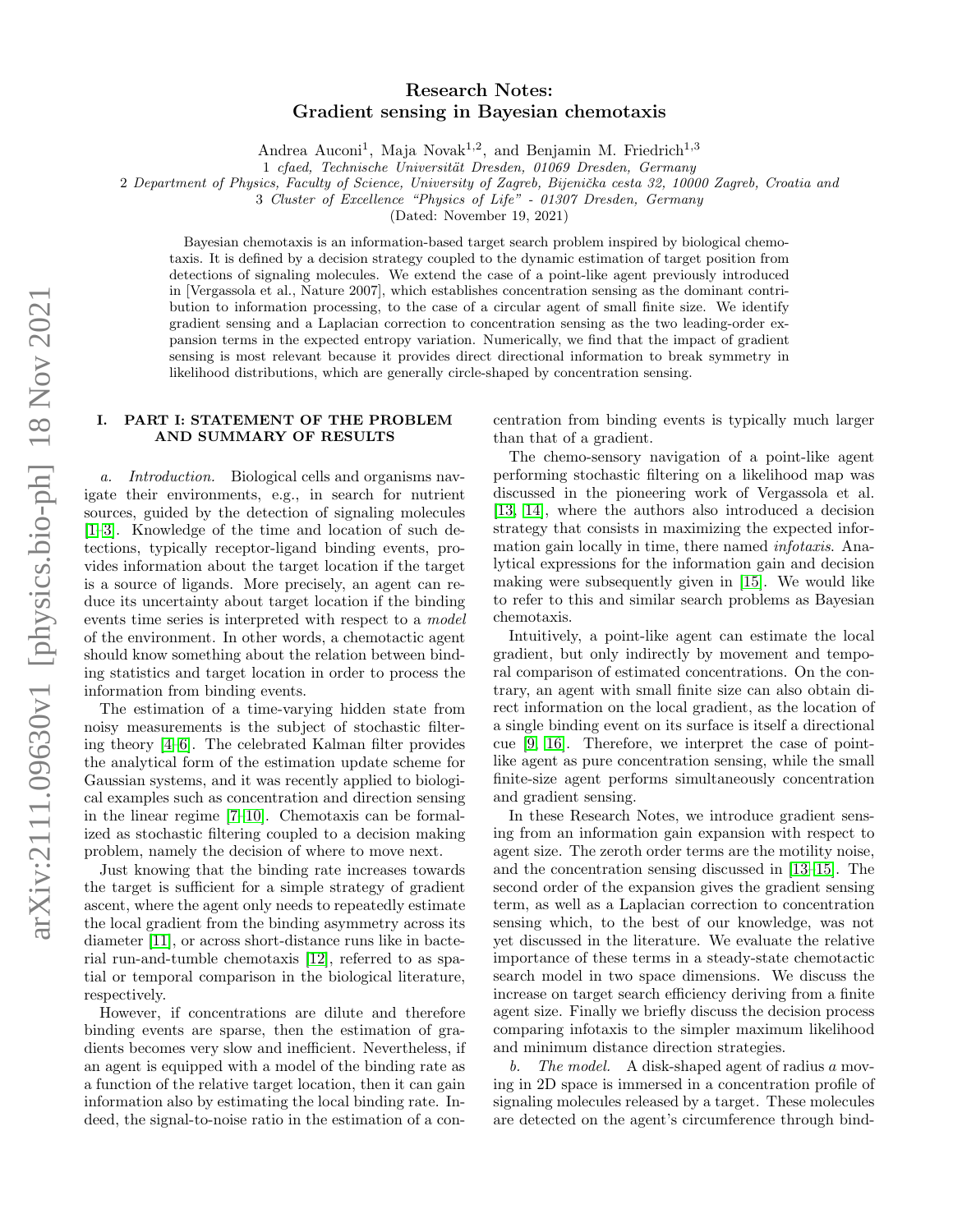ing events happening at a rate proportional to the local concentration. Let us use a coordinate system centered at the agent, and let  $r(\mathbf{x})$  denote the binding rate at the agent position 0 when the target is at position x. We denote by  $p(\mathbf{x}_t)$  the smooth likelihood distribution formalizing the agent's knowledge about target location at time  $t$ , which is based on previous measurements and dynamics up to time t. The agent moves with a velocity  $v_t$ having a constant speed v, and a direction angle  $\theta_t$ , which is continuously decided based on the current likelihood. The target further undergoes translational diffusion with constant diffusion coefficient D.

c. Stochastic filtering. The likelihood  $p(\mathbf{x}_t)$  is continuously updated in response to the binding events time series and to account for the target stochastic dynamics in a Bayesian inference scheme called stochastic filtering. Consider a time interval  $[0, \tau]$  with  $\tau > 0$  sufficiently small so that variations of the binding rate due to movement within  $[0, \tau]$  are negligible. Let us further assume that the agent velocity in real space follows a protocol decided at  $t = 0$ . The evolution of the likelihood is then decomposed into a prediction step  $p(\mathbf{x}_{\tau}) = \int d\mathbf{x}_0 p(\mathbf{x}_0) p(\mathbf{x}_{\tau} | \mathbf{x}_0)$ , which is driven by the transition density of the target position  $p(\mathbf{x}_{\tau} | \mathbf{x}_0)$ , and of an update step  $p(\mathbf{x}_{\tau} | \mathbf{m}_{\tau}) = p(\mathbf{x}_{\tau})p(\mathbf{m}_{\tau} | \mathbf{x}_{\tau})/p(\mathbf{m}_{\tau}),$  which is driven by the measurement  $\mathbf{m}_{\tau}$ , that here is a record of the number and locations on the agent's circumference of the binding events happened within the interval  $[0, \tau)$ . The measurement model  $p(\mathbf{m}_{\tau}|\mathbf{x}_{\tau})$  formalizes the relation between binding rate and target location, which is known by the agent in Bayesian chemotaxis. The current measurement probability  $p(\mathbf{m}_{\tau}) = \int d\mathbf{x}_{\tau} p(\mathbf{x}_{\tau}) p(\mathbf{m}_{\tau} | \mathbf{x}_{\tau})$ formalizes the agent's uncertainty at time 0 about the outcome of the measurement  $\mathbf{m}_{\tau}$ , which is delivered to it at time  $\tau$ . In the limit  $\tau \to 0$ , the Bayesian updating is integrated in the non-anticipating Ito stochastic calculus scheme to obtain a time-continuous inference and decision process, see Section II of these Notes.

d. Expansion in the agent's size. If we neglect the effect of the agent body and movement on the sensing field, the inference problem is equivalent to that made by a density of point-like agents distributed on the circumference  $a\{e^{i\theta}\}_{\theta=[0,2\pi)}$ , where  $e^{i\theta}$  is a unit vector in 2D with direction defined by the angle  $\theta$  from a fixed axis in the agent's reference frame. Accordingly, the event probability density per unit angle in a small time interval  $\tau$  is  $p(\mathbf{m}_{\tau} = \mathbf{e}^{\mathbf{i}\theta}|\mathbf{x}) = \frac{\tau}{2\pi}r(\mathbf{x} - a\mathbf{e}^{\mathbf{i}\theta}) + \mathcal{O}(\tau^2)$ , where the normalization is chosen so that in the limit  $a \to 0$ one recovers the case of a single point-like agent. Note that the measurement  $\mathbf{m}_{\tau}$  is vector-valued, assuming 0 (no events) almost surely for  $\tau \to 0$ , and  $e^{i\theta}$  in the case of a binding event at angle  $\theta$ . If the binding rate differences along the agent's body are small compared to the absolute binding rate, then we can study the effect of the agent size on stochastic filtering through a second order Taylor expansion of the binding rate. For an event at

angle  $\theta$ , we write

<span id="page-1-0"></span>
$$
r(\mathbf{x} - a\mathbf{e}^{\mathbf{i}\theta}) = r(\mathbf{x}) - a\mathbf{e}^{\mathbf{i}\theta} \cdot \nabla r(\mathbf{x})
$$

$$
+ \frac{1}{2}a^2\mathbf{e}^{\mathbf{i}\theta} \cdot (\mathbf{H}(\mathbf{x})\mathbf{e}^{\mathbf{i}\theta}) + \mathcal{O}(a^3), \quad (1)
$$

where  $\mathbf{H}(\mathbf{x}) \equiv \nabla \otimes \nabla r(\mathbf{x})$  is the Hessian matrix of the binding rate evaluated at  $x$ . Using the expansion Eq.  $(1)$ in the stochastic filtering problem, we obtain the corresponding expansion of the likelihood stochastic evolution equation, whose expression is given in Section II.

e. Entropy dynamics We quantify the agent's current uncertainty about target location by the Shannon entropy  $S[p(\mathbf{x})] = -\int d\mathbf{x} p(\mathbf{x}) \ln p(\mathbf{x})$ . The expected entropy variation up to second order in a reads

<span id="page-1-1"></span>
$$
\frac{\langle dS \rangle}{dt} = -D \langle \nabla^2 \ln p \rangle + \left\langle \left( r + \frac{a^2}{4} \nabla^2 r \right) \ln \left( \frac{\langle r \rangle}{r} \right) \right\rangle + \frac{a^2}{4} \left( \frac{\langle |\langle \nabla r \rangle|^2}{\langle r \rangle} - \left\langle \frac{\langle |\nabla r||^2}{r} \right\rangle \right) + \mathcal{O}(a^3), \quad (2)
$$

where  $||\cdot||$  denotes Euclidean norm, the averaging brackets are meant with respect to the current likelihood  $p$ , and we dropped the explicit dependence on x. Equation [\(2\)](#page-1-1), whose derivation is given in Section II, is the main result of these Research Notes. Let us now discuss its physical meaning.

The first zeroth order term,  $-D\langle \nabla^2 \ln p \rangle \geq 0$ , is the information erasure due to translational diffusion, and it is always nonnegative having the form of a Fisher information [\[17\]](#page-14-13). The second zeroth order term,  $\langle r \ln(\langle r \rangle/r) \rangle \leq 0$ , is the concentration sensing already discussed in [\[13,](#page-14-8) [15\]](#page-14-10), and it is always nonpositive by Jensen's inequality.

We identify the second order term  $||\langle \nabla r \rangle||^2 / \langle r \rangle$  –  $\langle ||\nabla r||^2/r \rangle \leq 0$  as *gradient sensing*, and it is always nonpositive having the form of the expectation of a negative square. Indeed, once a binding event has happened, the expected information gain from further knowing its location on the circumference can only be positive, being a type of conditional mutual information. Note that for this term, if we consider an agent who periodically erases all of its current directional knowledge so that  $\langle \nabla r \rangle = \mathbf{0}$ , then we obtain simply  $\langle ||\nabla r||^2/r \rangle$ . Depending on whether additionally distance information becomes erased, this expectation value is either taken with respect to a fixed prior or and adaptive one [\[18\]](#page-14-14).

The other second order term  $\langle (\nabla^2 r) \ln (\langle r \rangle /r) \rangle$  is interpreted as a Laplacian correction to concentration sensing. This is due to the convexity of the binding rate field, which is the leading order correction in the total binding rate on the agent's circumference,  $\int_0^{2\pi} (d\theta/2\pi) r(\mathbf{x} +$  $a\mathbf{e}^{\mathbf{i}\theta} = r(\mathbf{x}) + (a^2/4)\nabla^2 r(\mathbf{x}) + \mathcal{O}(a^4)$ . The impact of the Laplacian correction on the entropy variation can be positive or negative depending on the particular likelihood configuration and binding rate field shape.

From Eq. [\(2\)](#page-1-1), we can derive as limiting cases two known examples of stochastic filtering in biology, which are mathematically analogous to the Kalman filter [\[6,](#page-14-3) [7\]](#page-14-4).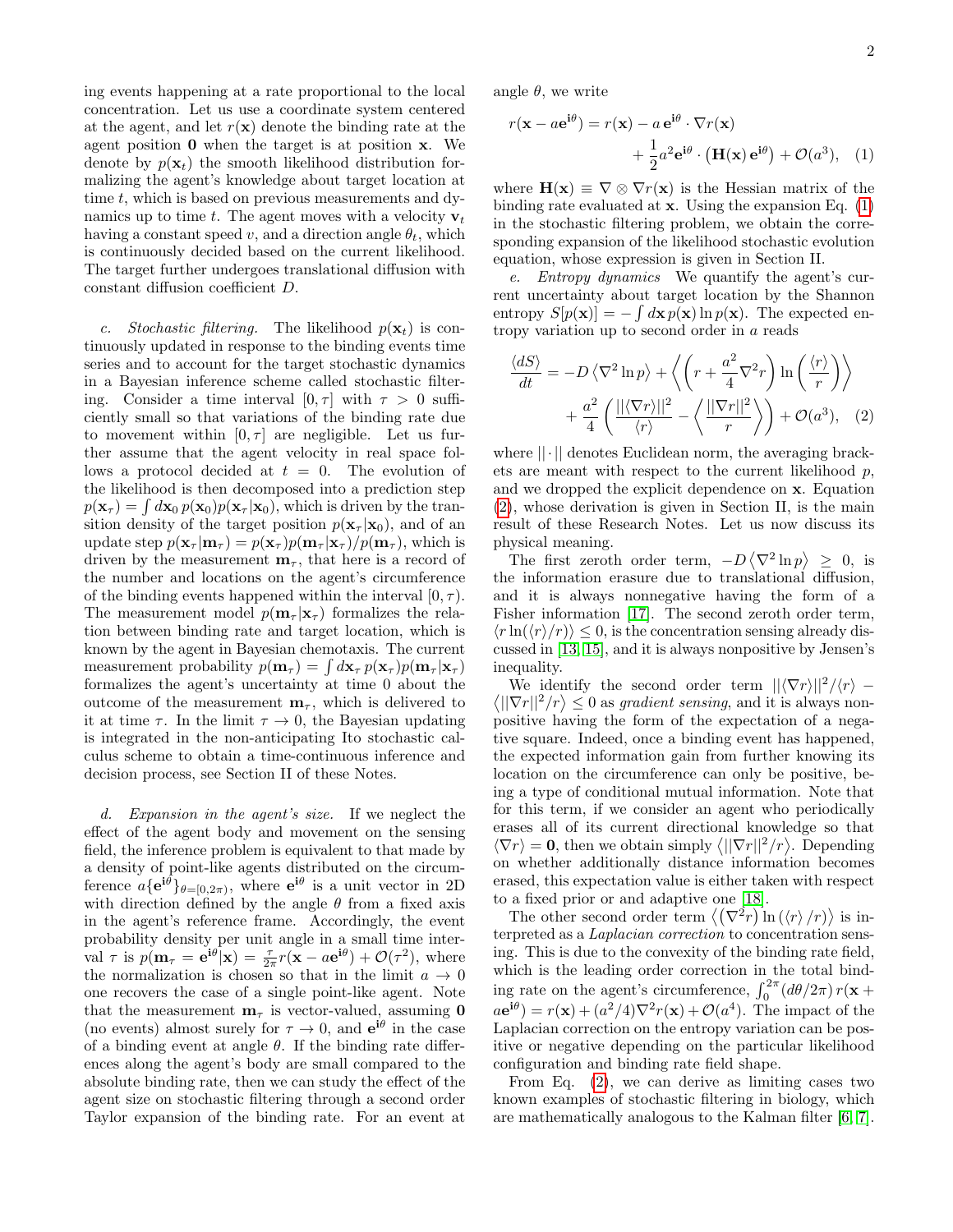f. Limiting cases. We start with pure direction sensing of [\[9\]](#page-14-11). Consider a target constrained at a fixed position at distance R, which generates a conic field  $r(||\mathbf{x}||) = r_0 - ||\nabla r|| ||\mathbf{x}||$ , with  $r_0 > 0$ ,  $||\nabla r|| > 0$ . The agent does not move but undergoes rotational diffusion with coefficient  $D_{\text{rot}}$ , defined as Brownian motion in the angular variable  $\theta$ . In the small noise limit  $D_{\text{rot}} \rightarrow 0$  the angular likelihood distribution is Gaussian with mean  $\mu_{\theta}$ and variance  $\sigma_{\theta}^2$ . Concentration sensing is irrelevant here because we can just substitute  $r = r(R) > 0$ , so that only gradient sensing and rotational diffusion contribute to the entropy variation. The entropy variation due to rotational diffusion is a type of Fisher information [\[17\]](#page-14-13), and in the linear regime the corresponding Cramer-Rao bound  $-\langle \partial_{\theta}^{2} \ln p \rangle \geq 1/\sigma_{\theta}^{2}$  is saturated, as can be immediately seen by taking the  $x$  axis along the direction of the current estimate  $\mu_{\theta}$ , and linearizing  $y = R\theta + \mathcal{O}(\theta^2)$ . Similarly, the gradient sensing is found by linearizing  $||\langle \nabla r \rangle||^2 = ||\nabla r||^2 (1 - \sigma_\theta^2) + \mathcal{O}(\sigma_\theta^3)$ . Then the angular variance which makes the expected entropy variation vanish satisfies

$$
\sigma_{\theta}^2\big|_{\langle dS \rangle = 0} = \sqrt{D_{\rm rot}} \frac{2\sqrt{r(R)}}{a||\nabla r||}.\tag{3}
$$

We see that the total rate of events  $r(R)$  acts as Poissonian noise for the signal  $2a||\nabla r||$ , which is the rate gradient along the agent body. The angular variance scales as the square-root of the rotational noise  $D_{\text{rot}}$ .

Similarly, we derive the pure concentration sensing case of [\[8\]](#page-14-15) by considering Eq. [\(2\)](#page-1-1) in 1D, for a point-like agent  $(a = 0)$  with translational diffusion whose likelihood at  $t = 0$  is non-zero only on one side, say for  $x > 0$ . We take again the linear binding rate  $r(x) = r_0 - |\nabla r||x|$ for simplicity, and expand the concentration sensing to obtain  $\sigma_x^2|_{\langle dS \rangle = 0}$  = √ pand the<br> $\overline{D} \frac{2\sqrt{r(R)}}{|\nabla r|}$  $\frac{\sqrt{r(n)}}{|\nabla r|}$ , which also scales as the square-root of motility noise.

g. Gradient sensing in steady-state Bayesian chemotaxis. To evaluate the relative importance of the expansion terms of Eq. [\(2\)](#page-1-1) in the full Bayesian chemotaxis model, we plot the histogram of their realized values over the steady-state dynamics obtained with a binding rate field  $r(\mathbf{x}) = \lambda ||\mathbf{x}||^{-1}$ , with  $\lambda > 0$ , whose particular form is taken for numerical convenience. Here, we already employ a decision strategy (infotaxis) detailed in the next section. To ensure the existence of an ergodic steadystate dynamics for the chemotaxis process, we impose walls for the relative target distance  $R_{\min} < ||\mathbf{x}|| < R_{\max}$ . The lower bound  $R_{\text{min}}$ , which can be interpreted as the target size, is taken for numerical stability and to ensure that the second order expansion holds in the allowed region.

We find that gradient sensing is of larger magnitude compared to the Laplacian correction, see Fig. [\(1\)](#page-2-0). This is understood looking at the typical likelihood shapes, see Fig. [\(2\)](#page-3-0), [\(6\)](#page-14-16). The main drivers of the likelihood dynamics are the velocity-induced translation, the diffusion-induced smoothing, and the concentration sensing. In particular, concentration sensing gives rise to



<span id="page-2-0"></span>FIG. 1. Distribution of the absolute values of the four terms in the expected entropy variation equation, Eq. [\(2\)](#page-1-1), evaluated in a steady-state dynamics with parameters  $a = 0.01, \lambda = 2$ ,  $v = 0.01, D = 2.5 \cdot 10^{-4}, R_{\text{min}} = 0.03, R_{\text{max}} = 0.87.$  Note that the motility noise is positive, while the measurement components are all negative.

circle-shaped distributions, because we consider a concentration field which is symmetric around the target and the agent knows the relation between binding rate and distance. The likelihood is never an exact circle but rather an annulus whose width is increased by motility noise (effective diffusion of the target). Such annuli are then transformed into semicircles, bimodal, and single peak distributions as a result of the dynamics and measurements with efficient decision strategies.

In particular, bimodal distributions can arise from an annulus when the agent moves to a new position, where a new measurement effectively amounts to an intersection of the original annulus with a second annulus corresponding to the new measurement, especially when the agent moves perpendicular to the direction pointing towards the target. The change of annular distributions into bimodal and then unimodal distributions can be rationalized in terms of simple triangulation [\[19\]](#page-14-17), see Part II. More complex likelihood shapes are possible in the case of prevailing exploration with large velocity in regions of small binding rate.

In this framework, we find that angular information from gradient sensing helps in discriminating the correct target direction from circle-shaped or bimodal likelihoods. In terms of entropy variations, this effect results to be greater than the Laplacian correction, which here helps only slightly by increasing the effective variation of the binding rate over spatial distances because of the convexity  $\nabla^2 r = \lambda ||\mathbf{x}||^{-3}$ .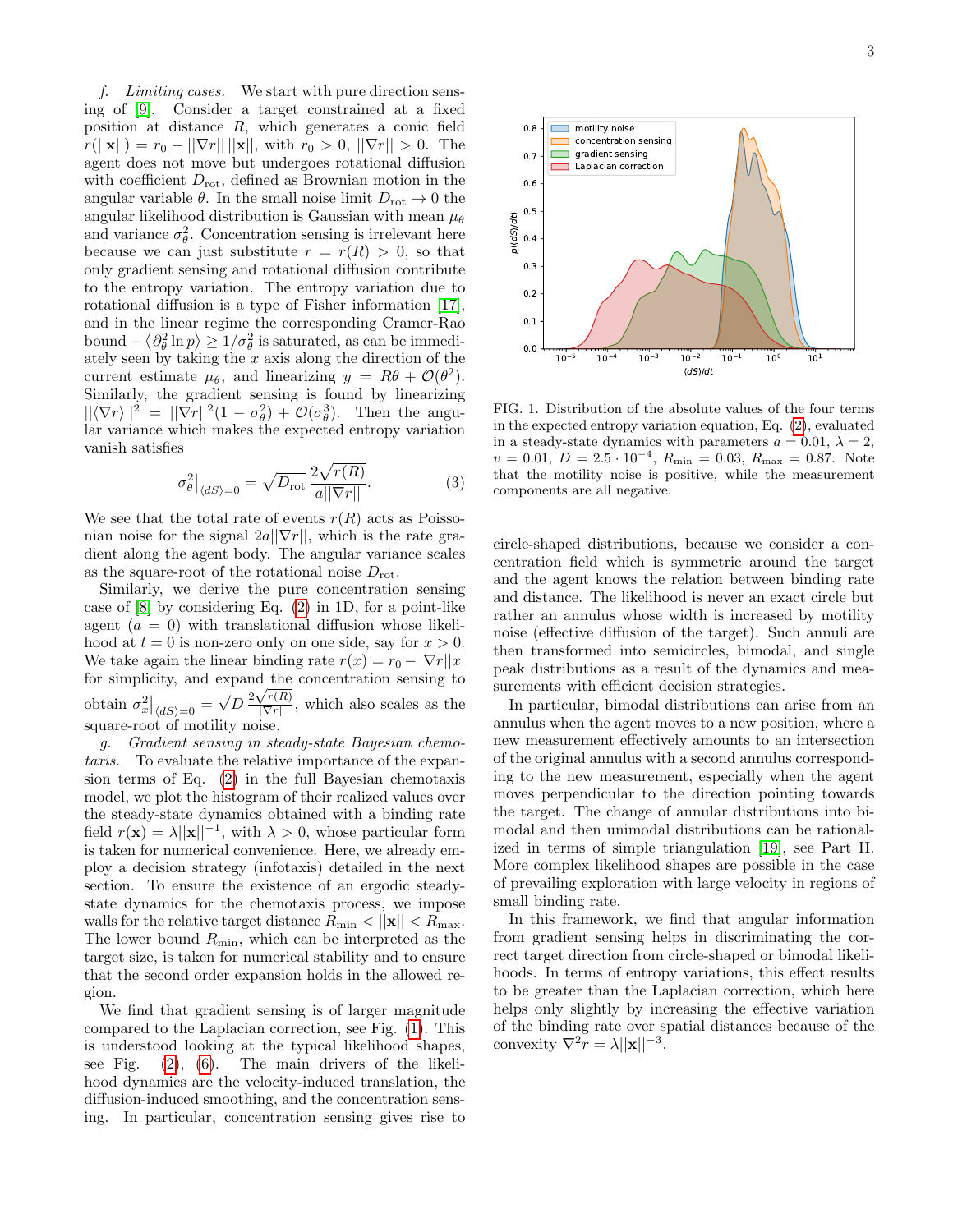

<span id="page-3-0"></span>FIG. 2. Typical likelihood configuration p, and corresponding decision incentive  $q$ , see Eq.  $(4)$  and following discussion. Dark blue regions in the decision incentive plot correspond to  $q \leq 0$ , i.e., are repulsive. The orange arrow corresponds to the maximum likelihood direction, while the green arrow to the infotaxis direction. The particular configuration was selected from a long steady-state realization with parameters  $a = 0.01, \ \lambda = 2, \ v = 0.01, \ D = 2.5 \cdot 10^{-4}, \ R_{\text{min}} = 0.03,$  $R_{\text{max}} = 0.87.$ 

h. Decision making. We use the average distance from the target at steady-state as our metric to evaluate the efficiency of chemotactic search. Then it is natural to introduce an exploitation strategy, which minimizes the expected distance variation locally in time, see Eq. [\(21\)](#page-7-0) in Part II, that means to move in the direction of  $\langle \mathbf{x}/||\mathbf{x}||$ . However, for  $a = 0$ , this strategy forces the likelihood shape to be always symmetric around the centre, and diffusion leads effectively away from the target. Having a finite  $a > 0$  breaks the symmetry and improves search performance, see animation1.

A second exploitative strategy is to go for the maximum likelihood direction, which results to have a slightly larger directional persistence, therefore enabling a more efficient comparison of concentration measurements, see animation2. Also here, having a finite  $a > 0$  improves the search performance because gradient sensing helps in removing the angular degeneracy of likelihood distributions.

The most efficient local strategy that we consider here, see Fig. [\(4\)](#page-13-0), is the infotaxis strategy [\[13–](#page-14-8)[15\]](#page-14-10), which prescribes to choose the movement direction by a maximization of the information gain locally in time. Being based on expected entropy variations only, we regard it as a purely explorative strategy. We see that the expected entropy variation (Eq. [\(2\)](#page-1-1)) is independent of the velocity, therefore we need to compute and minimize the second entropy variation with respect to the velocity direction. This gives an optimal direction

<span id="page-3-1"></span>
$$
\mathbf{q} = \left\langle (\nabla r) \ln \left( \frac{\langle r \rangle}{r} \right) \right\rangle + a^2 \mathbf{f}[p, r], \tag{4}
$$

whose precise expression of the decision correction functional  $f[p, r]$  is given in Part II. A realization of this dynamics is shown in animation3. The impact of corrections on the infotaxis decision making is locally small, but it may be relevant macroscopically and it will be investigated in future numerical simulations.

Since we are dealing with a binding rate field, which is symmetric around the target, the integrand in the decision integral of Eq. [\(4\)](#page-3-1) points always in the radial direction. We can therefore interpret the magnitude of such integrand, namely  $q = -p ||\nabla r|| \ln(\langle r \rangle/r) + \mathcal{O}(a^2)$ , as a density of decision incentive, and simply plot it as a heatmap, see Fig. [\(2\)](#page-3-0). In other words, we rewrite the decision integral as  $\mathbf{q} = \int d\mathbf{x} q \, \mathbf{e}^{i\theta(\mathbf{x})}$ , where  $\mathbf{e}^{i\theta(\mathbf{x})}$  is the unit vector in the direction of **x**. Generally,  $q \leq 0$  for  $r \leq \langle r \rangle$ . We see that the infotaxis decision integral drives the agent towards regions of high likelihood, high binding rate relative to the expected  $\langle r \rangle$ , and high binding rate gradient.

As benchmark to compare the performance of the three strategies considered, we study the optimal case of complete target position information. The corresponding dynamics is simply  $d\mathbf{x} = -v(\mathbf{x}/||\mathbf{x}||)dt + \sqrt{2D}d\mathbf{W}$ , where W is a standard 2D Brownian motion. Having circular symmetry, we write the SDE for the distance  $||\mathbf{x}||$  using Ito's Lemma, namely  $d||\mathbf{x}|| = (D/||\mathbf{x}|| - v) dt + \sqrt{2D} dW$ , and from stationarity  $\langle \langle d||\mathbf{x}|| \rangle \rangle = 0$  and Jensen's inequality, we obtain  $\langle ||\mathbf{x}|| \rangle > D/v$ . A more accurate estimate of the benchmark lower bound b (which also considers the  $R_{\text{min}}$ ,  $R_{\text{max}}$  boundaries) is found numerically.

For all three decision strategies tested, the mean distance from the target at steady state decreases with agent size, as expected, see Fig. [\(3\)](#page-4-0). For the infotaxis strategy, which generally performs best, this distance  $\langle \langle ||\mathbf{x}|| \rangle \rangle$  was about two-fold smaller for the largest agent size tested  $(a = b/3)$  compared to the case of a point-like agent  $(a = 0)$ . In fact,  $\langle \langle ||\mathbf{x}|| \rangle \rangle \approx 2b$  for the parameters used, i.e., comparable to the benchmark b of complete information.

We did not test larger agent sizes because numerical accuracy decreases with agent size, as the second order expansion will not be as accurate, and the space discretization becomes too coarse.

i. Discussion. In these Research Notes, we derived the information processing properties of an agent performing chemotaxis based on a likelihood map evolving with a Bayesian updating scheme, which we like to call Bayesian chemotaxis. In particular, we extend the pointlike agent model of [\[13\]](#page-14-8) to a finite-size agent, where the knowledge of the angle of a binding event directly provides directional information.

Like in [\[13\]](#page-14-8), we made the strong assumption that the measurement model is exact, meaning that the agent knows the binding rate dependence on distance. While this may be unrealistic for chemotaxis of bacteria, where information-processing capabilities are limited, it is certainly feasible to implement in olfactory robots [\[20\]](#page-14-18).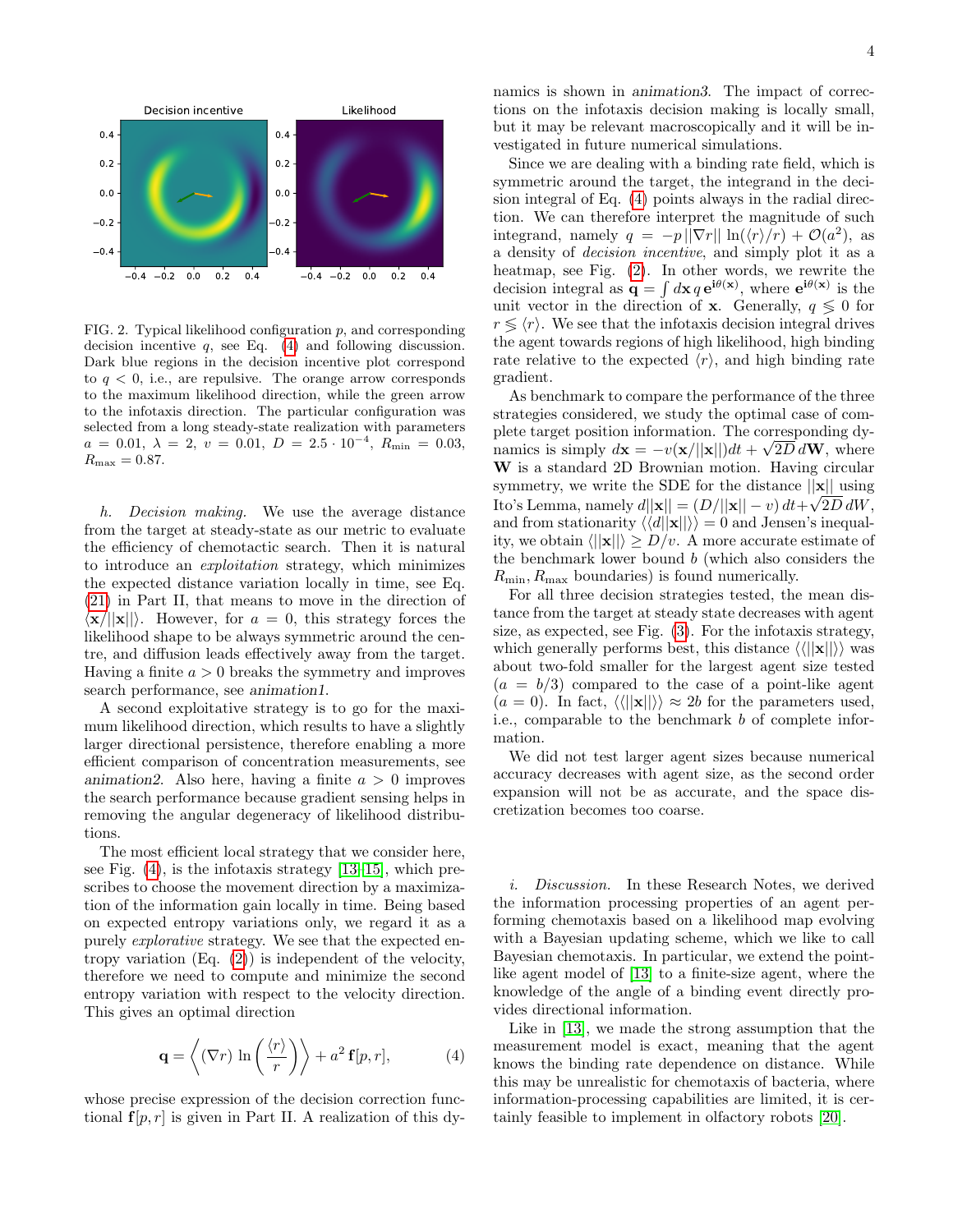

<span id="page-4-0"></span>FIG. 3. Search performance increases with agent's size  $a$ , in a steady-state dynamics with parameters  $\lambda = 2, v = 0.01, D =$  $2.5 \cdot 10^{-4}$ ,  $R_{\min} = 0.03$ ,  $R_{\max} = 0.87$ . Blue is infotaxis, Orange is maximum likelihood decision, Green is minimum distance decision, and in Gold is the lower bound corresponding to the benchmark case of complete information, which here gives  $b = 0.06$ .

The leading order expansion terms in the expected entropy variation, which derive from having a circle of radius a instead of a point-like agent, are interpreted as gradient sensing and a Laplacian correction to concentration sensing. With this expansion, we provide a theoretical framework to predict the agent size scale where the contribution from gradient sensing becomes macroscopically relevant.

In the original Ref. [\[13\]](#page-14-8) it was assumed that concentration sensing is the dominant contribution and effects due to the finite size of the agent can be ignored; this previous assumption is consistent with the findings reported here. Indeed, even a Laplacian correction to concentration sensing is of the same expansion order of gradient sensing, which is instead the main ingredient of biological chemotaxis.

However, we numerically establish that the impact of gradient sensing is larger compared to the Laplacian correction if averages are taken over a steady-state chemotaxis dynamics, during which typical likelihood shapes are circles, semicircles, and bimodal shapes. This is understood as gradient sensing, which is in some way orthogonal to concentration sensing, can remove the degeneracy in the angles likelihood, even without movement.

Finally, we observe that also in our framework infotaxis outperforms other local strategies.

## ACKNOWLEDGMENTS

AA is supported by the DFG through FR3429/3-1 to BMF; BMF is supported by the DFG through FR3429/4- 1 (Heisenberg grant); AA, MN, and BMF were supported through the Excellence Initiative by the German Federal and State Government (Cluster of Excellence PoL EXC-2068), and the cfaed - Center for Advancing Electronics Dresden.

# II. PART II: DERIVATION OF THE EXPECTED ENTROPY VARIATIONS EQUATIONS.

### A. Likelihood stochastic evolution equation for a point-like agent.

Let us restate the setting more precisely. The search agent is equipped with a smooth likelihood distribution  $p(\mathbf{x}_t)$ for the location of the target at a generic time t. We choose a reference frame that is centered at and co-moving with the searcher, but keeping constant orientation relative to the environment. The agent moves with a velocity  $v_t$  (the target moves with velocity  $-\mathbf{v}_t$  in our reference frame) having a constant modulus  $||\mathbf{v}_t|| = v$ , and a direction angle  $\theta_t$ which is continuously *decided* based on the current likelihood.

 $\int_{0}^{T}$ Consider a noisy measurement performed during the time interval  $[0, \tau)$ , and expressed in integral form,  $m_{\tau}$  $\mathbf{v}_0^{\tau}$  dm<sub>t</sub>. Let us denote by  $\mathbf{x}_0^t \equiv {\mathbf{x}_s}_{0}^t$  the target trajectory in the interval  $[0, t)$ , with  $t < \tau$ . The stochastic increments  $\dim_t$ , formally defined in the limit of a small homogeneous discretization of the interval  $[0, \tau)$ , are Markovian and conditionally indipendent of the current likelihood given the current position,  $p(dm_t|\mathbf{x}_t, p(\mathbf{x}_t)) = p(dm_t|\mathbf{x}_t)$ .

If we instead condition the measurement probability on the whole trajectory  $\mathbf{x}_0^{\tau}$ , in general we have the inequality  $p(dm_t|\mathbf{x}_0^{\tau}, p(\mathbf{x}_t)) \neq p(dm_t|\mathbf{x}_t)$ , because the current measurement increment  $dm_t$  affects the likelihood evolution, and on the future likelihood  $p(\mathbf{x}_{t'})$  (with  $t' > t$ ) is based the decision of the future movement direction  $\theta_{t'}$ , and therefore the measurement process  $m_{\tau}$  has exerted a *feedback* [\[21\]](#page-15-0) to the trajectory  $\mathbf{x}_0^{\tau}$ . Similarly, the stochastic increments are not conditionally independent of each other given the trajectory  $\mathbf{x}_0^{\tau} \equiv {\mathbf{x}_t}_{0}^{\tau}$ , i.e., in general  $p(dm_t, dm_{t'}|\mathbf{x}_0^{\tau}, p(\mathbf{x}_0)) \neq$  $p(dm_t|\mathbf{x}_0^{\tau}, p(\mathbf{x}_0))p(dm_{t'}|\mathbf{x}_0^{\tau}, p(\mathbf{x}_0)).$ 

We address these issues by imposing the decision process to happen only at discrete time instants  $\{0, \tau, 2\tau, ...\}$ , by delivering the outcome of the integral measurement  $m<sub>\tau</sub>$  to the searcher only at the end of the subinterval  $t = \tau$ . Taking decisions at discrete time instants means that the trajectory  $x_0^{\tau}$  follows a fixed protocol of directions  $\theta_0^{\tau}$  decided at  $t = 0$ , and we further assume such protocol to be continuous. We will then take the limit  $\tau \to 0$  to recover a continuous decision process. In this way there is no feedback for  $t \leq \tau$ , so that  $p(dm_t, dm_{t'}|\mathbf{x}_0^{\tau}, p(\mathbf{x}_0)) = p(dm_t|\mathbf{x}_t)p(dm_{t'}|\mathbf{x}_{t'}),$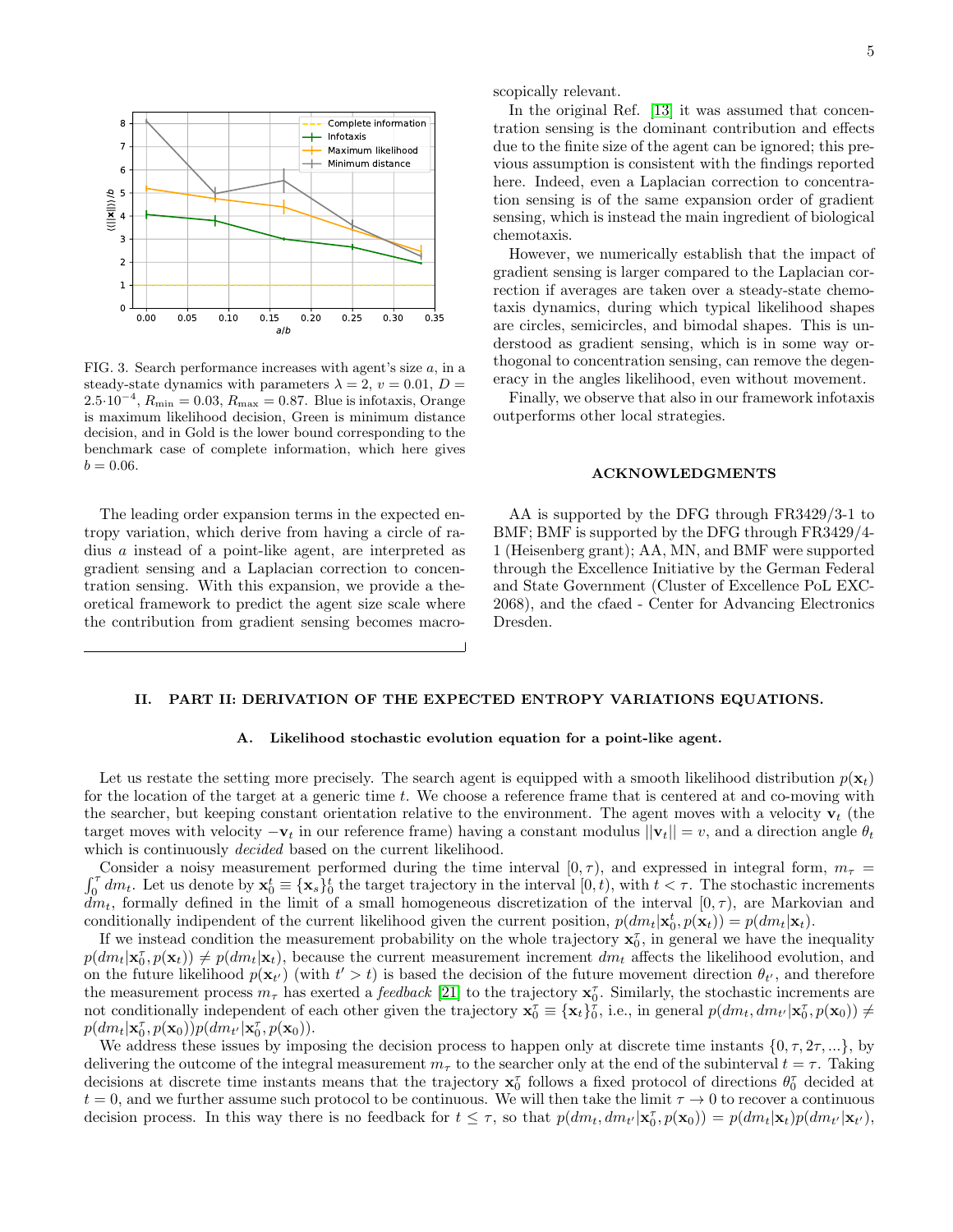and the conditional measurement probability density can be expressed in the path-integral form

<span id="page-5-0"></span>
$$
p(m_{\tau}|\mathbf{x}_0^{\tau}) = \int d\{dm_t\}_0^{\tau} \delta\left(m_{\tau} - \int_0^{\tau} dm_t\right) \exp\left[\int_0^{\tau} \log p(dm_t|\mathbf{x}_t)\right].
$$
 (5)

Before discussing the particular measurement model, note that as a result of the movement and independently of the current measurement, the likelihood is translated in the interval  $[0, \tau)$  as

$$
p(\mathbf{x}_{\tau}) = p(\mathbf{x}_0) + \nabla p(\mathbf{x}_0) \cdot \mathbf{v}_0 \tau + \mathcal{O}(\tau^2),
$$
\n(6)

which is still based on information up to  $t = 0$ , and therefore is generally called *predicted* likelihood. Indeed, it has still not been updated on the measurement outcome  $m_{\tau}$ . More in general, the prediction step could involve motility noise, corresponding to fluctuations of either the source or the agent itself, and we will introduce this later.

Let us consider, as a measurement model, the example of sparse molecular signals discretely detected at a rate  $r(\mathbf{x})$ by an agent at the origin when the target is at position x. For simplicity and ease of notation we assume the sensing field to be symmetric,  $r(\mathbf{x}) = r(-\mathbf{x})$ . The probability of observing an event in an infinitesimal interval  $[t, t + dt)$  is defined as  $p(dm_t = 1|\mathbf{x}_t) = r(\mathbf{x}_t)dt$ . The complementary case of not observing the event is  $p(dm_t = 0|\mathbf{x}_t) = 1-r(\mathbf{x}_t)dt$ . Now take a small finite interval  $\tau$ , during which the searcher moves and correspondingly its distance to the target varies. From Eq. [\(5\)](#page-5-0), the probability of observing zero events in the interval  $[0, \tau)$  is

$$
p(m_{\tau} = 0 | \mathbf{x}_{0}^{\tau}) = \exp\left[\int_{0}^{\tau} \log\left[1 - r(\mathbf{x}_{t})dt\right]\right] = \exp\left[-\int_{0}^{\tau} r(\mathbf{x}_{t})dt\right]
$$

$$
= 1 - \int_{0}^{\tau} r(\mathbf{x}_{t})dt + \mathcal{O}(\tau^{2}) = 1 - r(\mathbf{x}_{\tau})\tau + \mathcal{O}(\tau^{2}), \quad (7)
$$

where we assumed  $r(\mathbf{x})$  to be smooth in the search region (the target can still be a singularity).

From Eq. [\(7\)](#page-5-1) we derive  $p(m_\tau = 0 | \mathbf{x}_\tau) = p(m_\tau = 0 | \mathbf{x}_\tau) + \mathcal{O}(\tau^2)$ , meaning that if we just consider  $\mathbf{x}_\tau$  (or  $\mathbf{x}_0$ ) and discard the details of the trajectory  $x_0^{\tau}$  when evaluating the measurement probability we commit an error of order  $\approx \mathbf{v}_0 \cdot \nabla r(\mathbf{x}_0)\tau^2 = \mathcal{O}(\tau^2)$  due to the spatial dependence of the sensing rate.

For a small interval  $\tau$ , the probability of one single detection conditional on target position is the complementary of Eq. [\(7\)](#page-5-1),

<span id="page-5-1"></span>
$$
p(m_{\tau} = 1 | \mathbf{x}_{\tau}) = r(\mathbf{x}_{\tau})\tau + \mathcal{O}(\tau^2),
$$
\n(8)

and accordingly the case of multiple detections scales as  $p(m_\tau \geq 2) = \mathcal{O}(\tau^2)$  and is negligible compared to  $p(m_\tau =$  $1|\mathbf{x}_{\tau}|$ , which argument holds for any target position  $\mathbf{x}_{\tau}$  in the limit  $\tau \to 0$ .

The measurement drives an update of the likelihood through Bayes rule

$$
p(\mathbf{x}_{\tau}|m_{\tau}) = p(\mathbf{x}_{\tau}) \frac{p(m_{\tau}|\mathbf{x}_{0}^{\tau})}{p(m_{\tau})},
$$
\n(9)

where  $p(m_{\tau}) \equiv \int d\mathbf{x}_0^{\tau} p(\mathbf{x}_0^{\tau}) p(m_{\tau}|\mathbf{x}_0^{\tau}) = \langle p(m_{\tau}|\mathbf{x}_0^{\tau}) \rangle_{p(\mathbf{x}_0^{\tau})}$  is the measurement probability estimated by the searcher. For the case  $m_{\tau} = 0$  it is

$$
p(m_{\tau} = 0) \equiv \langle p(m_{\tau} = 0 | \mathbf{x}_{0}^{\tau}) \rangle_{p(\mathbf{x}_{0}^{\tau})} = \langle p(m_{\tau} = 0 | \mathbf{x}_{\tau}) \rangle_{p(\mathbf{x}_{\tau})} + \mathcal{O}(\tau^{2}) = 1 - \langle r(\mathbf{x}_{\tau}) \rangle \tau + \mathcal{O}(\tau^{2}), \tag{10}
$$

and the corresponding likelihood update is

$$
p(\mathbf{x}_{\tau}|m_{\tau}=0)=p(\mathbf{x}_{\tau})\big[1-[r(\mathbf{x}_{\tau})-\langle r(\mathbf{x}_{\tau})\rangle]\,\tau\big]+\mathcal{O}(\tau^2). \tag{11}
$$

For the case  $m_{\tau} = 1$  it is

$$
p(m_{\tau} = 1) = 1 - p(m_{\tau} = 0) + \mathcal{O}(\tau^2) = \langle r(\mathbf{x}_{\tau}) \rangle \tau + \mathcal{O}(\tau^2), \tag{12}
$$

and accordingly the likelihood update reads

$$
p(\mathbf{x}_{\tau}|m_{\tau}=1) = p(\mathbf{x}_{\tau}) \frac{r(\mathbf{x}_{\tau})}{\langle r(\mathbf{x}_{\tau}) \rangle} + \mathcal{O}(\tau). \tag{13}
$$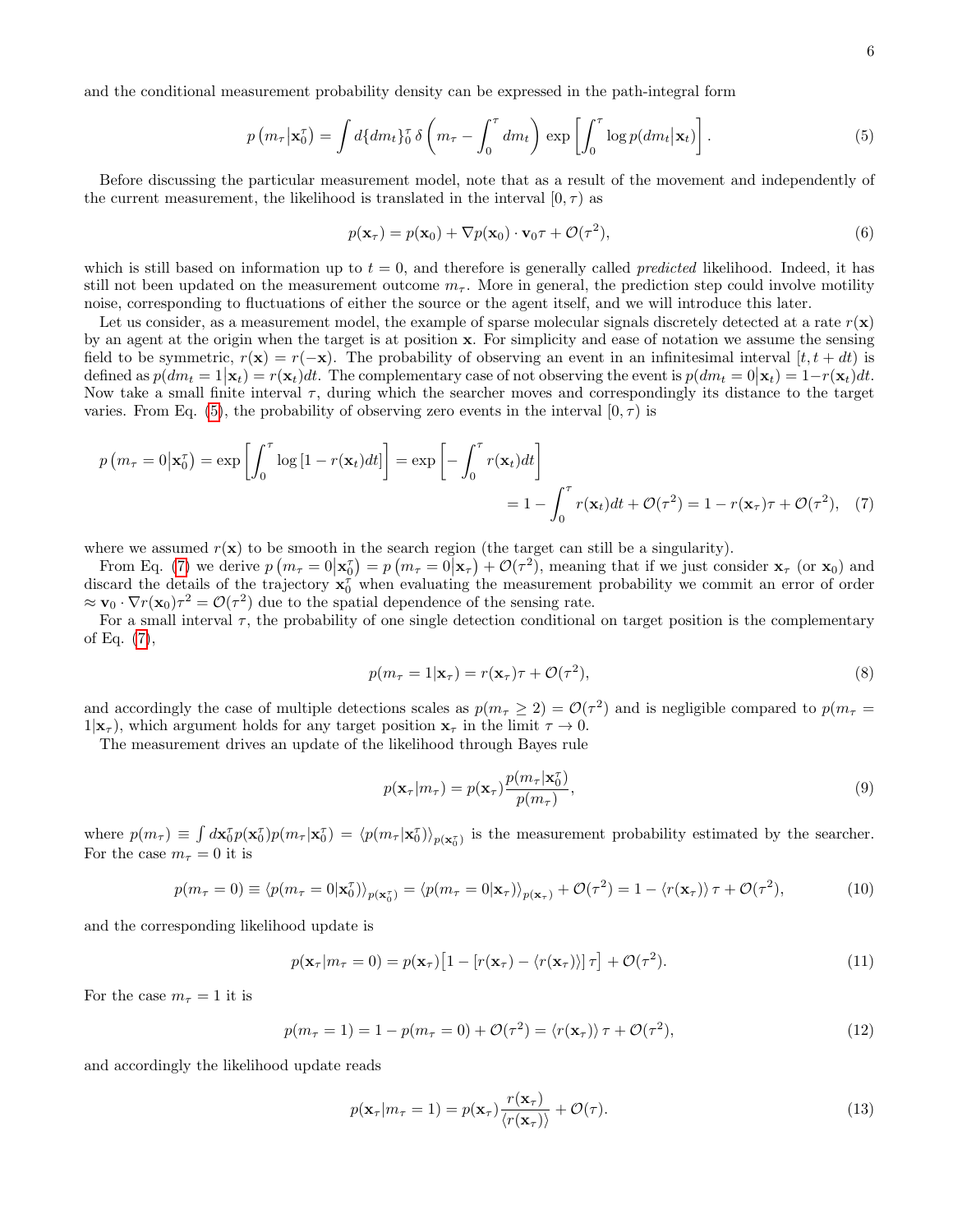The update equation is the sum of the contributions from the two possible measurement outcomes,  $m<sub>\tau</sub> = 0$  and  $m_{\tau} = 1$ , weighted by a Kronecker delta  $\delta_{m_{\tau},1} = 1 - \delta_{m_{\tau},0}$  specifying the actual outcome. Considering also the prediction step we write

$$
p(\mathbf{x}_{\tau}|m_{\tau}) - p(\mathbf{x}_{0})
$$
\n
$$
= \tau \left\{ \nabla p(\mathbf{x}_{0}) \cdot \mathbf{v}_{0} + p(\mathbf{x}_{0}) \left[ -(1 - \delta_{m_{\tau},1}) \left[ r(\mathbf{x}_{\tau}) - \langle r(\mathbf{x}_{\tau}) \rangle \right] + \frac{\delta_{m_{\tau},1}}{\tau} \left( \frac{r(\mathbf{x}_{\tau})}{\langle r(\mathbf{x}_{\tau}) \rangle} - 1 \right) \right] \right\} + \mathcal{O}(\tau^{2}) + \delta_{m_{\tau},1} \mathcal{O}(\tau)
$$
\n
$$
= \tau \left\{ \nabla p(\mathbf{x}_{0}) \cdot \mathbf{v}_{0} + p(\mathbf{x}_{0}) \left[ - \left[ r(\mathbf{x}_{\tau}) - \langle r(\mathbf{x}_{\tau}) \rangle \right] + \frac{\delta_{m_{\tau},1}}{\tau} \left( \frac{r(\mathbf{x}_{\tau})}{\langle r(\mathbf{x}_{\tau}) \rangle} - 1 \right) \right] \right\} + \mathcal{O}(\tau^{2}) + \delta_{m_{\tau},1} \mathcal{O}(\tau), \quad (14)
$$

where we used  $p(\mathbf{x}_{\tau}) = p(\mathbf{x}_0) + \mathcal{O}(\tau)$ . We neglected terms of order  $\delta_{m_{\tau},1}\mathcal{O}(\tau)$  with respect to terms of order  $\mathcal{O}(\tau)$ because their contribution vanishes under the integral sign. More precisely, for any given finite number of events  $M \geq 0$  in a fixed finite time interval  $T = n\tau$ , in the limit  $\tau \to 0$   $(n \to \infty)$  we write

$$
\lim_{\tau \to 0} \tau \bigg| \sum_{j=1}^{n} p\left(\mathbf{x}_{j\tau} \big| \{m_{\tau}^{(k)}\}_{k=0}^{j-1}\right) \delta_{m_{\tau}^{(j)},1} \left[ r(|\mathbf{x}_{j\tau}|) - \langle r(|\mathbf{x}_{j\tau}|) \rangle \right] \bigg|
$$
\n
$$
\leq \lim_{\tau \to 0} \tau M \max_{j} p\left(\mathbf{x}_{j\tau} \big| \{m_{\tau}^{(k)}\}_{k=0}^{j-1}\right) \max_{j} \left| r(|\mathbf{x}_{j\tau}|) - \langle r(|\mathbf{x}_{j\tau}|) \rangle \right| = 0, \quad (15)
$$

where, without loss of generality, in writing  $p\left(\mathbf{x}_{j\tau} | \{m_{\tau}^{(k)}\}_{k=0}^{j-1}\right)$  we made the simplifying assumption that the decision process is univocally determined by the measurements, and that the likelihood density stays bounded during the interval  $[0, T)$ . Please note that the number M of events in a realization is independent of the discretization step  $\tau$ .

From Eq. [\(14\)](#page-6-0) in the limit  $\tau \to 0$  we obtain the exact stochastic evolution equation for the likelihood

<span id="page-6-0"></span>
$$
\frac{dp(\mathbf{x},t)}{p(\mathbf{x},t)} = \left[\nabla \ln p(\mathbf{x},t) \cdot \mathbf{v} + \langle r(\mathbf{x}) \rangle - r(\mathbf{x})\right]dt + \left(\frac{r(\mathbf{x})}{\langle r(\mathbf{x}) \rangle} - 1\right)dm,\tag{16}
$$

where dm is the stochastic increment, which is almost surely  $dm = 0$ , and assuming  $dm = 1$  only at the detection events time instants, which are happening with rate  $r(\mathbf{x})$  if  $\mathbf{x}$  is the actual position of the target. Recall that expectation brakets are intended over the current likelihood  $p(\mathbf{x}, t)$ . Note that the multiplicative jump noise term  $\frac{r(\mathbf{x})}{\langle r(\mathbf{x})\rangle}dm$  has to be interpreted in the Ito scheme, because of the non-anticipative nature of Bayesian updating.

To summarize, the likelihood dynamics is driven by sensing events following a Poisson statistics with rate  $r(\mathbf{x})$ depending on the position of the target. The likelihood dynamics is also driven by the movement of the searcher, whose velocity direction  $\theta_t$  is set by a continuous decision process.

have velocity direction  $\theta_t$  is set by a continuous decision process.<br>
a. Motility noise If the target or the searcher have a translational diffusive component of intensity D, ( $\sqrt{2D}$  in the corresponding SDE), then the equation has a further term linear in time

<span id="page-6-1"></span>
$$
\frac{dp}{p} = \left[ D \frac{\nabla^2 p}{p} + \nabla \ln p \cdot \mathbf{v} + \langle r \rangle - r \right] dt + \left( \frac{r}{\langle r \rangle} - 1 \right) dm,\tag{17}
$$

and we simplified notation,  $p \equiv p(\mathbf{x}, t)$  and  $r \equiv r(\mathbf{x})$ .

# B. Introducing the decision strategies.

An efficient search process often involves a progressive reduction of uncertainty about the target position. With this observation, one can indirectly manage the search process by setting as goal to quickly decrease the uncertainty about the target position, where uncertainty is quantified by the entropy functional of the likelihood,  $S[p(\mathbf{x}, t)] =$  $-\int d\mathbf{x} p(\mathbf{x}, t) \ln p(\mathbf{x}, t)$ . This strategy is called *infotaxis* [\[13\]](#page-14-8), and it is entirely based on exploration. We numerically compare it with the exploitation strategies of maximum likelihood and minimum distance direction, see Part I. Even though infotaxis is defined as an entropy-based optimization, in the chemotaxis problem this strategy leads towards the target in physical space as long as the sensing rate field  $r(x)$  is increasingly steep around the target, that means when 0 is a singularity,  $dr(|\mathbf{x}|)/d|\mathbf{x}| \to \infty$  for  $|\mathbf{x}| \to 0$ .

The efficiency of a search process is generally characterized by the first passage time (FPT) distribution. Usually one wishes to optimize the FPT distribution with respect to an objective functional, that is chosen in a way to reflect the notion of efficiency in that particular search problem. As an example, a typical goal of a search process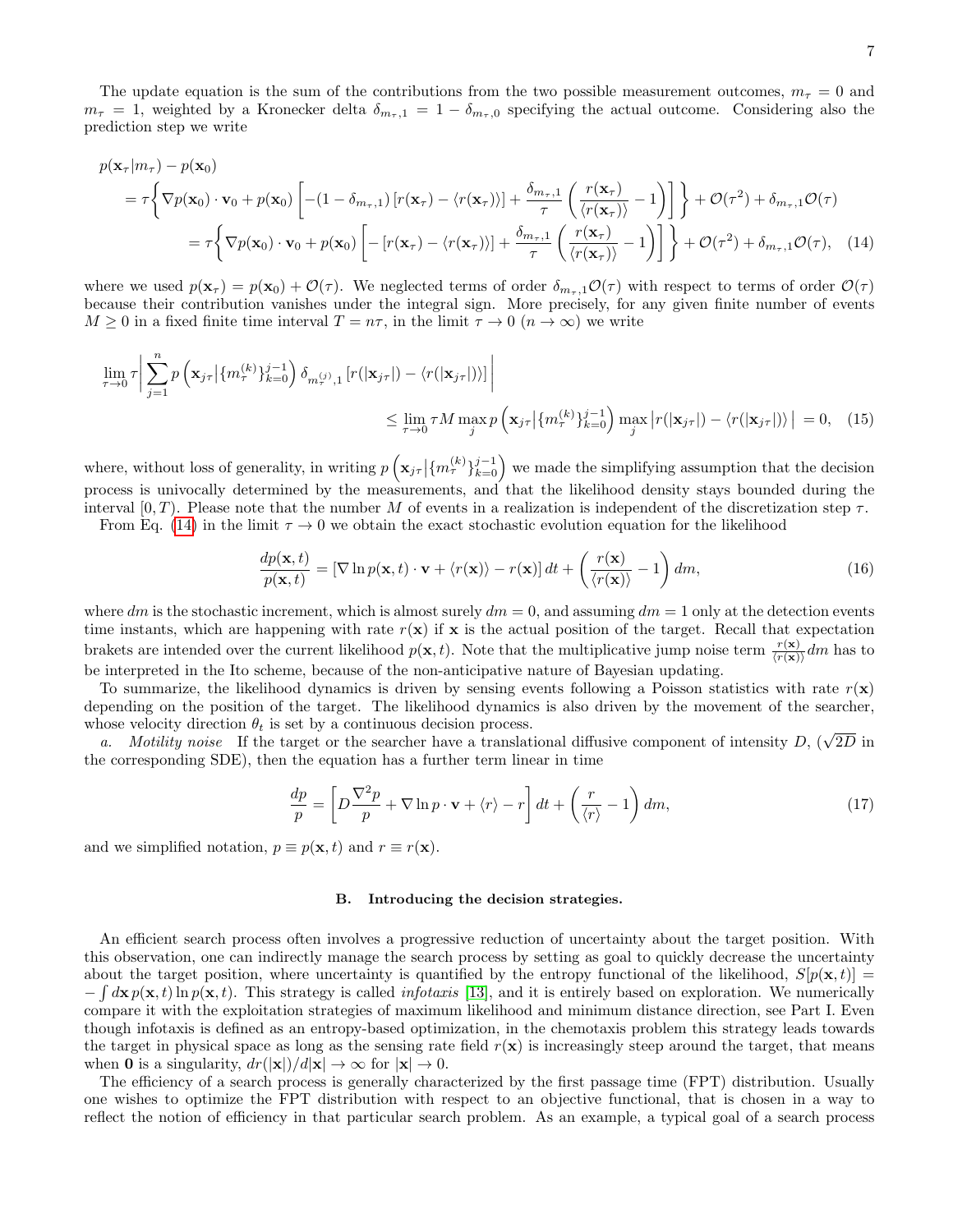is to minimize the expected time to find the target, i.e., the mean FPT [\[22\]](#page-15-1). In the presence of motility noise, which erases information from previous measurements so that the searcher may eventually get lost, a reasonable goal could be instead to maximize the probability to find the target at all, or the mean first passage time conditional to time boundaries. In all these cases, the performance quantifier depends on the parameters which specify the initial likelihood distribution. Here instead we wish to work with "natural" likelihood shapes, meaning those who arise from a steady-state search dynamics. However, for that we need to ensure the existence of a steady-state, and we do this by imposing a boundary on the agent-target distance, meaning a maximum distance  $R_{max}$  which is not known by the agent and therefore not implemented in the Bayesian scheme.  $R_{max}$  is the parameter of our performance quantifier.

In general, for any choice of these objectives, a global optimization is combinatorically complex because of the stochastic nature of measurements, and their nonlinear effect on the likelihood evolution and on the corresponding decisions that make the trajectory. Therefore, here we will consider only local approximated strategies. In particular, the local infotaxis strategy consists in choosing, at each time instant, that movement direction angle  $\theta$  which minimizes expected entropy variations. Let us start by introducing the exploitation strategies.

a. Max likelihood The first strategy that we consider is to go in the direction of maximum likelihood.

b. Max field variation A second natural strategy is to maximize the expected variation of the estimated field at the agent position 0. Let us first write

$$
d\langle r \rangle = \langle r \rangle_{p+dp} - \langle r \rangle = \int d\mathbf{x} \frac{\delta \langle r \rangle}{\delta p} dp|_{dm=0} + (\langle r \rangle_{p+dp|_{dm=1}} - \langle r \rangle) dm = \int d\mathbf{x} r dp|_{dm=0} + (\langle r \rangle_{p\frac{r}{\langle r \rangle}} - \langle r \rangle) dm
$$

$$
= \left\langle r \left[ D \frac{\nabla^2 p}{p} + \nabla \ln p \cdot \mathbf{v} + \langle r \rangle - r \right] \right\rangle dt + \left( \frac{\langle r^2 \rangle}{\langle r \rangle} - \langle r \rangle \right) dm, \quad (18)
$$

and then take the expectation with respect to the measurement outcome  $\langle dm \rangle = \langle r \rangle dt$ , and integrate by parts to obtain

<span id="page-7-1"></span>
$$
\langle d\langle r \rangle \rangle = \left( D \left\langle r \frac{\nabla^2 p}{p} \right\rangle - \left\langle \nabla r \right\rangle \cdot \mathbf{v} \right) dt. \tag{19}
$$

This strategy consists in choosing the direction angle which maximizes the expected field variation, which is solved explicitly from Eq. [\(19\)](#page-7-1)

$$
\mathbf{v} = \arg \max_{\mathbf{v} | v} \langle d \langle r \rangle \rangle = -v \frac{\langle \nabla r \rangle}{\left| \left| \langle \nabla r \rangle \right| \right|}. \tag{20}
$$

c. Min distance variation Similarly, consider now the expected distance variation over likelihood and measurement outcome,

<span id="page-7-0"></span>
$$
\langle d \langle ||\mathbf{x}|| \rangle \rangle = \left( D \left\langle ||\mathbf{x}|| \frac{\nabla^2 p}{p} \right\rangle - \left\langle \frac{\mathbf{x}}{||\mathbf{x}||} \right\rangle \cdot \mathbf{v} \right) dt. \tag{21}
$$

It has two terms, one for diffusion independent of strategy, and the second one which is minimized by the following minimum distance strategy,

$$
\mathbf{v} = \arg\min_{\mathbf{v}|v} \langle d \langle ||\mathbf{x}|| \rangle \rangle = v \frac{\langle \mathbf{x}/||\mathbf{x}|| \rangle}{||\langle \mathbf{x}/||\mathbf{x}|| \rangle||}.
$$
 (22)

Note that Eq. [\(21\)](#page-7-0) is valid in general, so that for the other strategies the second term is just multiplied by the cosine of the angle difference with the minimum distance direction strategy.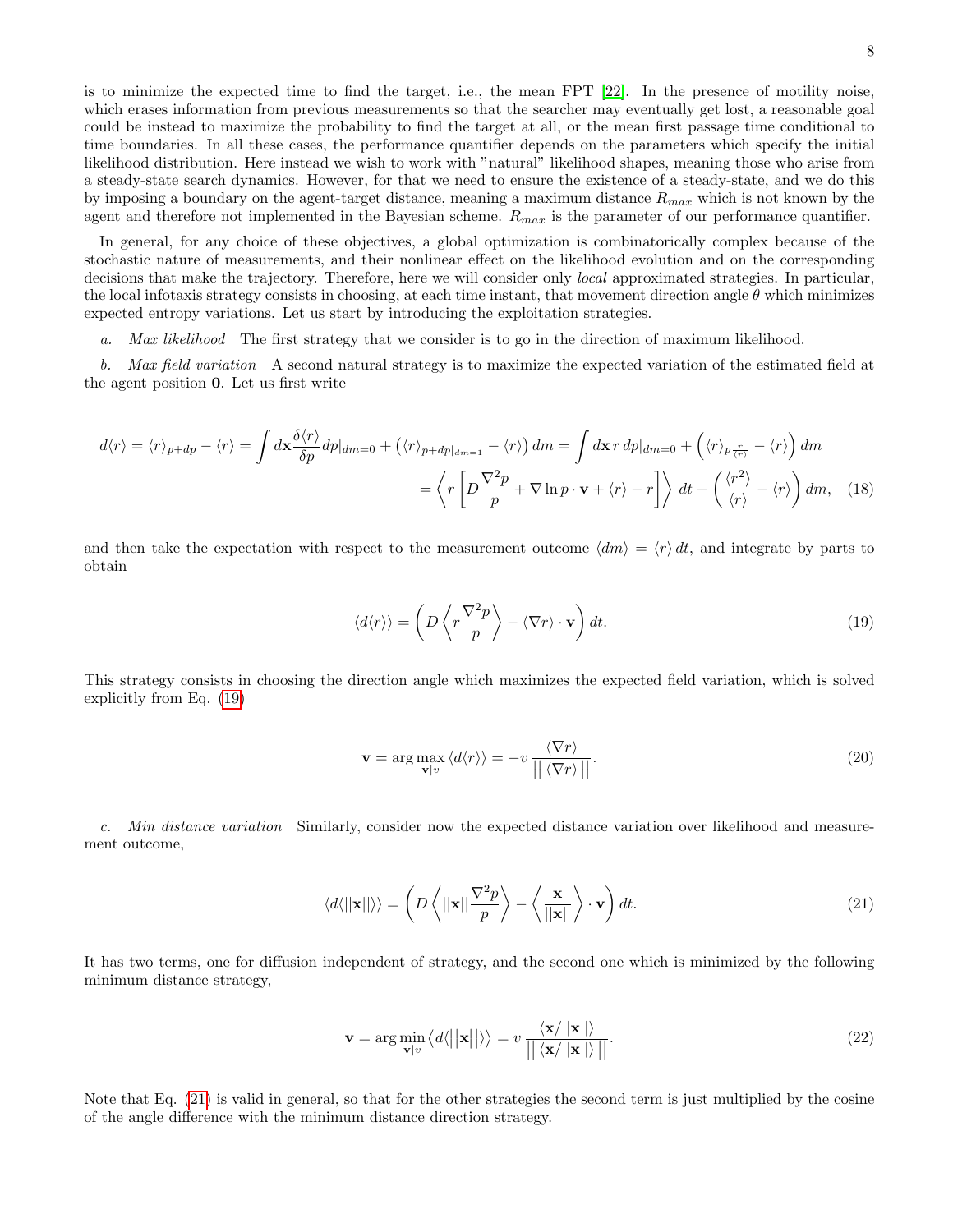## C. Infotaxis: entropy variations

a. First entropy variation We start by writing the evolution equation for the entropy, using Eq. [\(17\)](#page-6-1),  $dS[p]$ 

$$
= S[p + dp] - S[p]
$$
  
\n
$$
= \int d\mathbf{x} \frac{\delta S[p]}{\delta p} dp|_{dm=0} + (S[p + dp|_{dm=1}] - S[p]) dm
$$
  
\n
$$
= - \int d\mathbf{x} (\ln p) dp|_{dm=0} + \left( S \left[ p \frac{r}{\langle r \rangle} \right] - S[p] \right) dm
$$
  
\n
$$
= \left[ -D \left\langle (\ln p) \frac{\nabla^2 p}{p} \right\rangle + \left\langle (\ln p) (r - \langle r \rangle) \right\rangle \right] dt + \left[ \ln \langle r \rangle - \frac{\langle r \ln r \rangle}{\langle r \rangle} - \left\langle \left( \frac{r}{\langle r \rangle} - 1 \right) \ln p \right\rangle \right] dm
$$
  
\n
$$
= \left[ -D \left\langle \nabla^2 \ln p \right\rangle + \left\langle (\ln p) (r - \langle r \rangle) \right\rangle \right] dt + \left[ \ln \langle r \rangle - \frac{\langle r \ln r \rangle}{\langle r \rangle} - \left\langle \left( \frac{r}{\langle r \rangle} - 1 \right) \ln p \right\rangle \right] dm, \quad (23)
$$

where in the second line we neglected terms of order  $dm \, dp|_{dm=0} \sim dm \, dt$  because they vanish under integral sign, then we used probability normalization, integrated by parts  $\langle (\ln p) \nabla \ln p \rangle = 0$ . Note that the double integration by parts of the first term,  $\langle (\ln p) \frac{\nabla^2 p}{p} \rangle = \langle \nabla^2 \ln p \rangle$ , i.e., writing the entropy variation due to diffusion as the Fisher information  $-\langle \nabla^2 \ln p \rangle \ge 0$ , is known as "De Bruijn identity" [\[23\]](#page-15-2).

Let us now take the expectation with respect to the measurement outcome  $\langle dm \rangle = \langle r \rangle dt$ ,

$$
\langle dS \rangle = \left[ -D \left\langle \nabla^2 \ln p \right\rangle + \left\langle r \ln \left( \frac{\langle r \rangle}{r} \right) \right\rangle \right] dt, \tag{24}
$$

and we identify the first term is the entropy variation as the information erasure due to diffusion, and the second term as the expected entropy variation in the update step, which we interpret as concentration sensing.

b. Second entropy variation The expected entropy variation  $\langle dS \rangle$  is a functional of the current likelihood, and is independent of the current velocity. The advantage of choosing a particular direction angle is found in the second expected variation, which embodies the local prediction of the change in the measurement statistics as a result of the movement,

$$
d \langle dS \rangle = \langle dS \rangle [p + dp] - \langle dS \rangle [p]
$$
  
\n
$$
= \int d\mathbf{x} \frac{\delta \langle dS \rangle [p]}{\delta p} dp |_{dm=0} + (\langle dS \rangle [p + dp |_{dm=1}] - \langle dS \rangle [p]) dm
$$
  
\n
$$
= \left[ \int d\mathbf{x} \left( -D(\nabla^2 \ln p + \frac{\nabla^2 p}{p}) - r (\ln r - \ln \langle r \rangle - 1) \right) dp |_{dm=0} \right] dt + \left( \langle dS \rangle [p \frac{r}{\langle r \rangle}] - \langle dS \rangle [p] \right) dm
$$
  
\n
$$
= \left[ \langle (\ln r - \ln \langle r \rangle) \nabla r \rangle \cdot \mathbf{v} + \langle \left( -D(\nabla^2 \ln p + \frac{\nabla^2 p}{p}) - r (\ln r - \ln \langle r \rangle - 1) \right) \left( D \frac{\nabla^2 p}{p} + \langle r \rangle - r \right) \rangle \right] (dt)^2
$$
  
\n
$$
- \frac{1}{\langle r \rangle} \left[ D \left( \langle r \nabla^2 \ln r \rangle + \langle (\langle r \rangle - r) \nabla^2 \ln p \rangle \right) + \langle r^2 \ln r \rangle - \langle r^2 \rangle \ln \langle r^2 \rangle + \langle r^2 \rangle \ln \langle r \rangle - \langle r \rangle \langle r \ln r \rangle + \langle r \rangle^2 \ln \langle r \rangle \right] dt dm,
$$
\n(25)

where we integrated by parts  $\langle (-r (\ln r - \ln \langle r \rangle - 1)) \nabla \ln p \rangle = \langle (\ln r - \ln \langle r \rangle) \nabla r \rangle$ , and performed vector calculus to cancel

$$
-\left\langle \left(\nabla^2 \ln p + \frac{\nabla^2 p}{p}\right) \nabla \ln p \right\rangle = \left\langle \nabla \left(\nabla^2 \ln p + \frac{\nabla^2 p}{p}\right) \right\rangle = \left\langle \nabla \left(\nabla^2 \ln p + \frac{\nabla \cdot (p \nabla \ln p)}{p}\right) \right\rangle
$$
  
\n
$$
= \left\langle \nabla \left(2\nabla^2 \ln p + \frac{(\nabla p) \cdot (\nabla \ln p)}{p}\right)\right\rangle = \left\langle \nabla (2\nabla^2 \ln p + |\nabla \ln p|^2) \right\rangle
$$
  
\n
$$
= 2 \left\langle \nabla \nabla^2 \ln p \right\rangle + 2 \left\langle (\nabla \ln p \cdot \nabla) \nabla \ln p \right\rangle + 2 \left\langle \nabla \ln p \times (\nabla \times \nabla \ln p) \right\rangle = 2 \left\langle \nabla \nabla^2 \ln p \right\rangle + 2 \left\langle (\nabla \ln p \cdot \nabla) \nabla \ln p \right\rangle
$$
  
\n
$$
= 2 \left\langle \nabla \nabla^2 \ln p \right\rangle - 2 \left\langle \nabla^2 \nabla \ln p \right\rangle = 0. \quad (26)
$$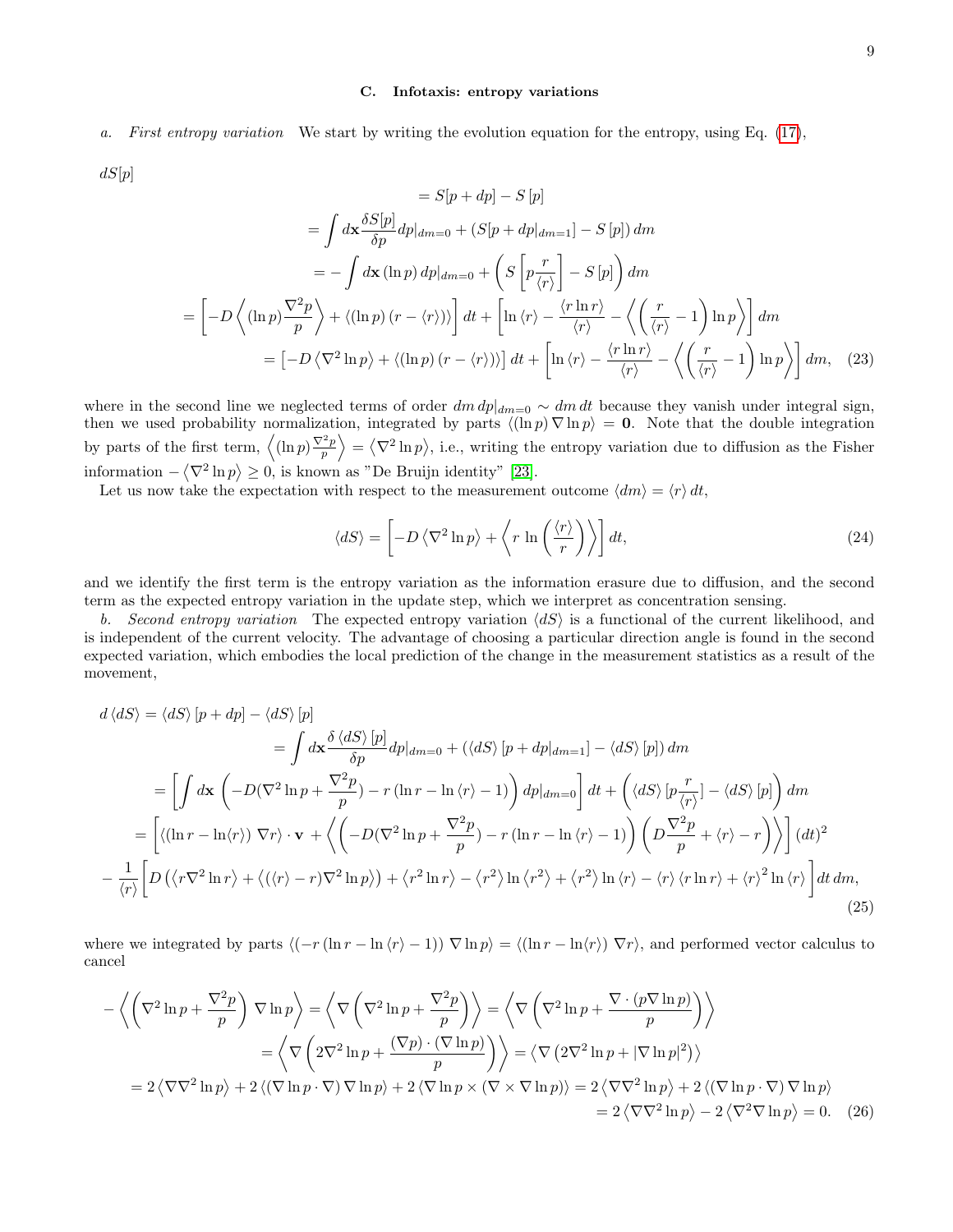Let us now take the expectation with respect to the measurement outcome

$$
\langle d \langle dS \rangle \rangle
$$
\n
$$
= \left[ \langle (\ln r - \ln \langle r \rangle) \nabla r \rangle \cdot \mathbf{v} + \langle \left( -D (\nabla^2 \ln p + \frac{\nabla^2 p}{p}) - r (\ln r - \ln \langle r \rangle - 1) \right) \left( D \frac{\nabla^2 p}{p} + \langle r \rangle - r \right) \rangle \right.
$$
\n
$$
- D \left( \langle r \nabla^2 \ln r \rangle + \langle (\langle r \rangle - r) \nabla^2 \ln p \rangle \right) - \langle r^2 \ln r \rangle + \langle r^2 \rangle \ln \langle r^2 \rangle - \langle r^2 \rangle \ln \langle r \rangle + \langle r \rangle \langle r \ln r \rangle - \langle r \rangle^2 \ln \langle r \rangle \right] (dt)^2. \tag{27}
$$

The infotaxis strategy consists in choosing the direction angle which minimizes the expected second entropy variation, which is solved explicitly from Eq. [\(27\)](#page-9-0)

<span id="page-9-1"></span><span id="page-9-0"></span>
$$
\mathbf{v} = \arg\min_{\mathbf{v}|v} \langle d \langle dS \rangle \rangle = v \frac{\langle (\ln \langle r \rangle - \ln r) \nabla r \rangle}{|\langle (\ln \langle r \rangle - \ln r) \nabla r \rangle|}.
$$
 (28)

Intuitively, that means to choose the infinitesimal displacement which maximizes the expected information gain in the next measurements, and is generally different from minimizing the expected distance variation rate.

An equivalent expression to Eq. [\(28\)](#page-9-1) was already derived in Ref. [\[15\]](#page-14-10) by looking directly at the expected positiondependent information rate. Indeed the solution of Eq. [\(28\)](#page-9-1) tells us that the infotaxis direction is the one that maximizes the expected information rate among the neighbouring positions, which is the original idea in [\[13\]](#page-14-8).

## D. Finite-size agent: gradient sensing and Laplacian correction

If the agent has a finite size, it can exploit receptors in different locations on its body to measure gradients [\[9\]](#page-14-11). In this way, given that the field shape  $r(\mathbf{x})$  is known, in a sufficiently long measurement time the agent is able to exactly locate the target (if the local field shape univocally determines the target position), even without moving.

Let us assume that detection events happen only on the surface of the agent, which in 2D is a circle of radius a. If we neglect the effect of the agent body and movement on the sensing field, the inference problem is equivalent to the inference made by a density of agents distributed on the circle  $a\{e^{i\theta}\}_{\theta=[0,2\pi]}$ , where  $e^{i\theta}$  is the unit vector corresponding to the angle  $\theta$ . Accordingly, the event probability density for unit angle in a small time interval  $\tau$  is  $p(\mathbf{m}_{\tau} = \mathbf{e}^{\mathbf{i}\theta} | \mathbf{x}) = \frac{\tau}{2\pi} r(\mathbf{x} - a\mathbf{e}^{\mathbf{i}\theta}) + \mathcal{O}(\tau^2)$ . Note that, with this normalization, in the limit  $a \to 0$  we recover the case of point-like agent discussed in previous sections. Also note that the measurement  $m<sub>\tau</sub>$  is now vector-valued, assuming **0** almost surely (for  $\tau \to 0$ ), and  $e^{i\theta}$  in the case of a binding event at angle  $\theta$ .

Here we consider gradient sensing in the second order expansion of the sensing field in the agent dimension a,

<span id="page-9-2"></span>
$$
r(\mathbf{x} - a\mathbf{e}^{\mathbf{i}\theta}) = r(\mathbf{x}) - a\mathbf{e}^{\mathbf{i}\theta} \cdot \nabla r(\mathbf{x}) + \frac{1}{2}a^2 \mathbf{e}^{\mathbf{i}\theta} \cdot (\mathbf{H}(\mathbf{x})\mathbf{e}^{\mathbf{i}\theta}) + \mathcal{O}(a^3),\tag{29}
$$

where  $\mathbf{H}(\mathbf{x}) \equiv \nabla \otimes \nabla r(\mathbf{x})$  is the Hessian matrix of the sensing field at **x**. Note that this expansion is not well-defined at the singularities of  $r(\mathbf{x})$ , therefore we assume that the likelihood vanishes enough fast around singularities, or that  $r(\mathbf{x})$  simply does not have singularities.

The likelihood update in the case of one event at angle  $\theta$  reads

$$
p\left(\mathbf{x}_{\tau}|\mathbf{m}_{\tau}=\mathbf{e}^{i\theta}\right)=p(\mathbf{x}_{\tau})\frac{p\left(\mathbf{m}_{\tau}=\mathbf{e}^{i\theta}|\mathbf{x}_{\tau}\right)}{p\left(\mathbf{m}_{\tau}=\mathbf{e}^{i\theta}\right)}+\mathcal{O}(\tau)=p(\mathbf{x}_{\tau})\frac{r(\mathbf{x}_{\tau}-a\mathbf{e}^{i\theta})}{\langle r(\mathbf{x}_{\tau}-a\mathbf{e}^{i\theta})\rangle}+\mathcal{O}(\tau)
$$

$$
=p(\mathbf{x}_{\tau})\frac{r(\mathbf{x}_{\tau})}{\langle r(\mathbf{x}_{\tau})\rangle}\left[1+a\mathbf{e}^{i\theta}\cdot\left(\frac{\langle\nabla r(\mathbf{x}_{\tau})\rangle}{\langle r(\mathbf{x}_{\tau})\rangle}-\frac{\nabla r(\mathbf{x}_{\tau})}{r(\mathbf{x}_{\tau})}\right)+\frac{1}{2}a^{2}\mathbf{e}^{i\theta}\cdot\left(\left[\frac{\mathbf{H}(\mathbf{x}_{\tau})}{r(\mathbf{x}_{\tau})}-\frac{\langle\mathbf{H}(\mathbf{x}_{\tau})\rangle}{\langle r(\mathbf{x}_{\tau})\rangle}\right]\mathbf{e}^{i\theta}\right)
$$

$$
+a^{2}\left(\mathbf{e}^{i\theta}\cdot\frac{\langle\nabla r(\mathbf{x}_{\tau})\rangle}{\langle r(\mathbf{x}_{\tau})\rangle}\right)\left(\mathbf{e}^{i\theta}\cdot\left[\frac{\langle\nabla r(\mathbf{x}_{\tau})\rangle}{\langle r(\mathbf{x}_{\tau})\rangle}-\frac{\nabla r(\mathbf{x}_{\tau})}{r(\mathbf{x}_{\tau})}\right]\right)\right]+\mathcal{O}(a^{3})+\mathcal{O}(\tau), \quad (30)
$$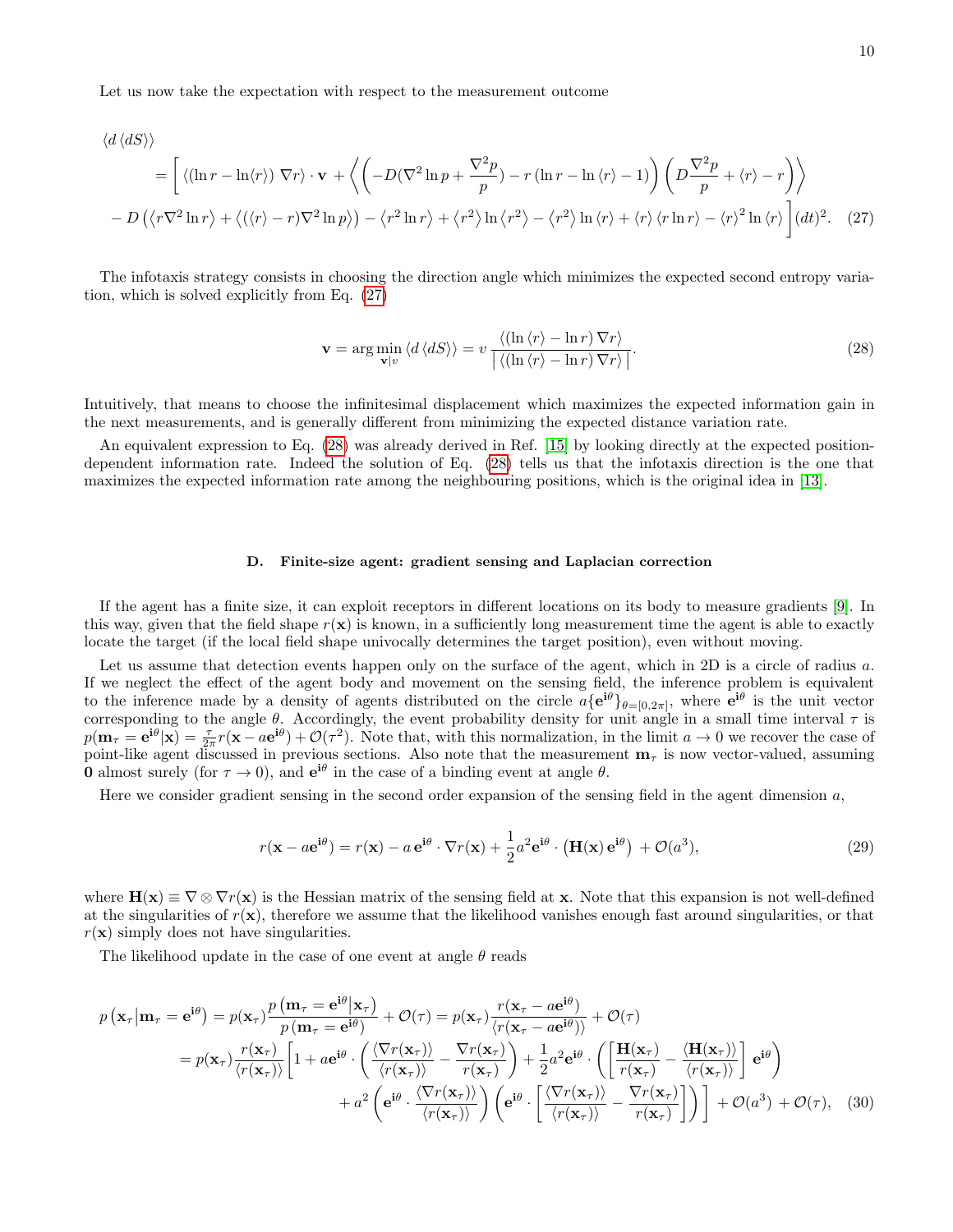where we used the expansion of Eq. [\(29\)](#page-9-2). The likelihood update in the case of no events reads

$$
p(\mathbf{x}_{\tau}|\mathbf{m}_{\tau} = \mathbf{0}) =
$$
  
\n
$$
p(\mathbf{x}_{\tau})\frac{p(\mathbf{m}_{\tau} = \mathbf{0}|\mathbf{x}_{\tau})}{p(\mathbf{m}_{\tau} = \mathbf{0})} + \mathcal{O}(\tau^{2}) = p(\mathbf{x}_{\tau})\frac{1 - \int_{0}^{2\pi}d\theta p(\mathbf{m}_{\tau} = \mathbf{e}^{i\theta}|\mathbf{x}_{\tau})}{1 - \int_{0}^{2\pi}d\theta p(\mathbf{m}_{\tau} = \mathbf{e}^{i\theta})} + \mathcal{O}(\tau^{2})
$$
  
\n
$$
= p(\mathbf{x}_{\tau})\left[1 + \frac{\tau}{2\pi}\int_{0}^{2\pi}d\theta\left[\langle r(\mathbf{x}_{\tau} - a\mathbf{e}^{i\theta})\rangle - r(\mathbf{x}_{\tau} - a\mathbf{e}^{i\theta})\right]\right] + \mathcal{O}(\tau^{2})
$$
  
\n
$$
= p(\mathbf{x}_{\tau})\left[1 + \tau\left(\langle r(\mathbf{x}_{\tau})\rangle - r(\mathbf{x}_{\tau}) + \frac{a^{2}}{4\pi}\int_{0}^{2\pi}d\theta\,\mathbf{e}^{i\theta}\cdot\left(\left[\langle \mathbf{H}(\mathbf{x}_{\tau})\rangle - \mathbf{H}(\mathbf{x}_{\tau})\right]\right] + \mathcal{O}(\tau a^{3}) + \mathcal{O}(\tau^{2})\right]
$$
  
\n
$$
= p(\mathbf{x}_{\tau})\left[1 + \tau\left(\langle r(\mathbf{x}_{\tau})\rangle - r(\mathbf{x}_{\tau}) + \frac{a^{2}}{4}\left[\langle \nabla^{2}r(\mathbf{x}_{\tau})\rangle - \nabla^{2}r(\mathbf{x}_{\tau})\right]\right)\right] + \mathcal{O}(\tau a^{3}) + \mathcal{O}(\tau^{2}), \quad (31)
$$

where the linear order in a vanishes because  $\int_0^{2\pi} d\theta \, \mathbf{e}^{i\theta} = \mathbf{0}$ , and we used  $\int_0^{2\pi} d\theta \, \cos^2(\theta) = \pi$  and  $\int_0^{2\pi} d\theta \, \cos(\theta) \sin(\theta) =$ 0. Also note that  $(H)_{11} + (H)_{22} = \nabla^2 r$ .

As usual, taking the limit  $\tau \to 0$  we obtain the likelihood evolution equation in the Ito scheme,

$$
\frac{dp}{p} = \left[ D \frac{\nabla^2 p}{p} + \nabla \ln p \cdot \mathbf{v} + \langle r \rangle - r + \frac{a^2}{4} \left( \langle \nabla^2 r \rangle - \nabla^2 r \right) \right] dt \n+ \left( \frac{r}{\langle r \rangle} - 1 \right) ||d\mathbf{m}||^2 + a \frac{r}{\langle r \rangle} \left( \frac{\langle \nabla r \rangle}{\langle r \rangle} - \frac{\nabla r}{r} \right) \cdot d\mathbf{m} \n+ \frac{1}{2} a^2 \frac{r}{\langle r \rangle} \left[ d\mathbf{m} \cdot \left( \left[ \frac{\mathbf{H}}{r} - \frac{\langle \mathbf{H} \rangle}{\langle r \rangle} \right] d\mathbf{m} \right) + 2 \left( d\mathbf{m} \cdot \frac{\langle \nabla r \rangle}{\langle r \rangle} \right) \left( d\mathbf{m} \cdot \left[ \frac{\langle \nabla r \rangle}{\langle r \rangle} - \frac{\nabla r}{r} \right] \right) \right], \quad (32)
$$

where  $\frac{d\mathbf{m}}{2} = d\mathbf{m} \cdot d\mathbf{m}$  denotes the squared modulus. In the limit of  $a \to 0$  this agrees with the dimensionless agent case (Eq. [\(17\)](#page-6-1)) with dm replaced by  $||d\mathbf{m}||^2$ .

The term  $a^2(\langle \nabla^2 r \rangle - \nabla^2 r)$  is an effect of the sensing field's convexity, which is taken into account by the search agent. Indeed, in the absence of events, those target locations corresponding to high convexity of the sensing field have a negative correction in the likelihood evolution, because the convexity increases the rate of events proportionally to the squared radius  $a^2$ .

### <span id="page-10-0"></span>E. Infotaxis: entropy variations for a finite-size agent

The decision step is unaffected for the "Max likelihood", "Max field variation", and "Min distance variation" strategies, unless the objectives are redefined as properties on the surface of the agent, but we are not exploring this. Here we are interested in how the decision changes when the effect of gradient sensing measurements, i.e. to consider where on the agent's body the binding events happen, is taken into account. Intuitively, the agent would move towards regions of expected high sensing field gradient and convexity to exploit its gradient sensing capabilities.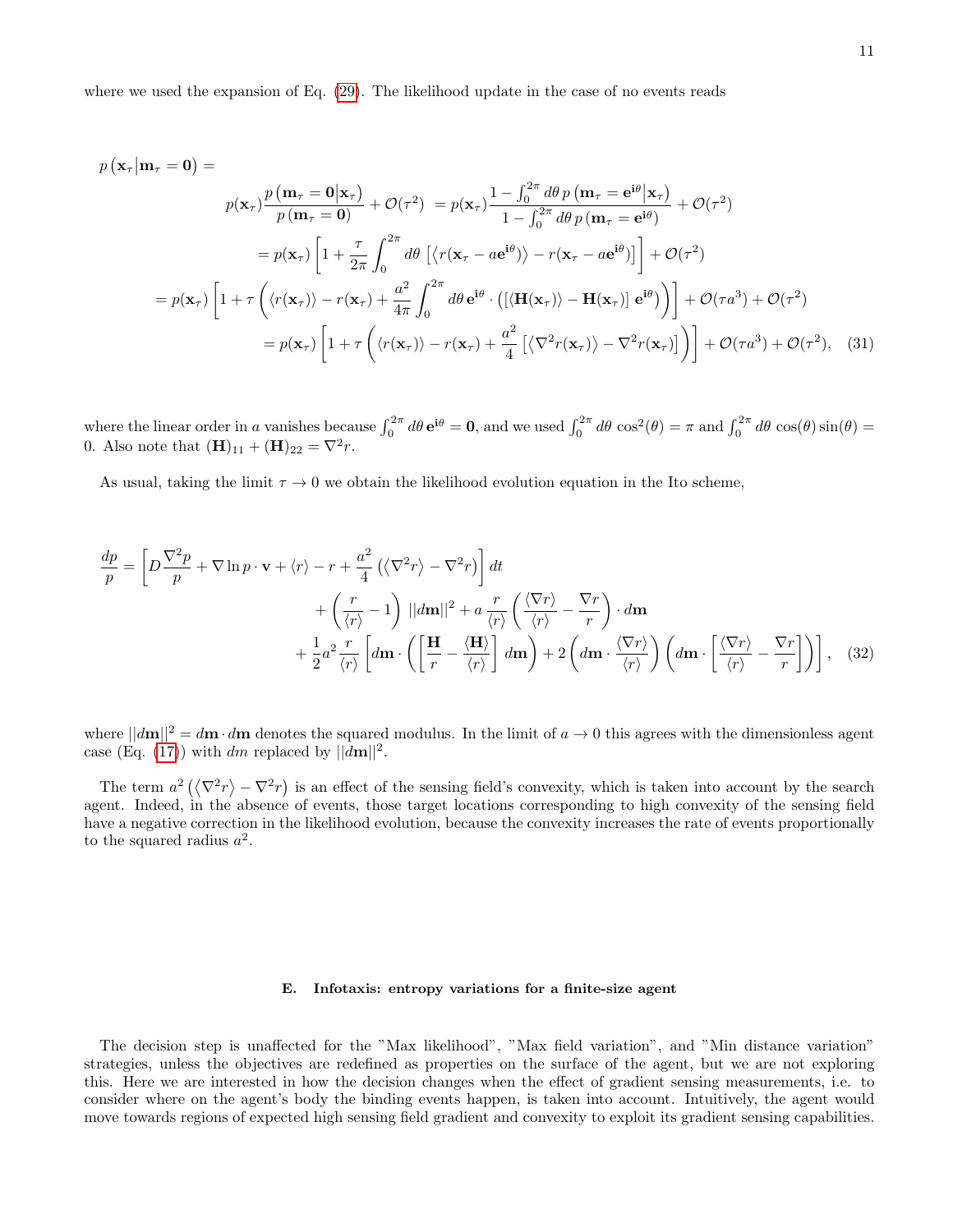a. First entropy variation To study the effect of gradient sensing on the infotaxis strategy, let us first write the entropy variation, using Eq. [\(32\)](#page-10-0),

 $dS[p]$ 

$$
= S[p + dp] - S[p]
$$
  
\n
$$
= \int d\mathbf{x} \frac{\delta S[p]}{\delta p} dp|_{d\mathbf{m} = \mathbf{0}} + (S[p + dp|_{d\mathbf{m}}] - S[p]) ||d\mathbf{m}||^{2}
$$
  
\n
$$
= -\int d\mathbf{x} (\ln p) dp|_{d\mathbf{m} = \mathbf{0}}
$$
  
\n
$$
+ \left( S\left[ p \frac{r}{\langle r \rangle} \left\{ 1 + a \left( \frac{\langle \nabla r \rangle}{\langle r \rangle} - \frac{\nabla r}{r} \right) \cdot d\mathbf{m} + \frac{1}{2} a^{2} \left[ d\mathbf{m} \cdot \left( \left[ \frac{\mathbf{H}}{r} - \frac{\langle \mathbf{H} \rangle}{\langle r \rangle} \right] d\mathbf{m} \right) + 2 \left( d\mathbf{m} \cdot \frac{\langle \nabla r \rangle}{\langle r \rangle} \right) \left( d\mathbf{m} \cdot \left[ \frac{\langle \nabla r \rangle}{\langle r \rangle} - \frac{\nabla r}{r} \right] \right) \right] \right\}
$$
  
\n
$$
- S[p] \right) ||d\mathbf{m}||^{2}
$$
  
\n
$$
= \left[ -D \langle \nabla^{2} \ln p \rangle + \langle (\ln p) (r - \langle r \rangle) \rangle + \frac{a^{2}}{4} \langle (\ln p) (\nabla^{2} r - \langle \nabla^{2} r \rangle) \rangle \right] dt
$$
  
\n
$$
+ \left[ \ln \langle r \rangle - \frac{\langle r \ln r \rangle}{\langle r \rangle} - \left\langle \left( \frac{r}{\langle r \rangle} - 1 \right) \ln p \right\rangle \right] ||d\mathbf{m}||^{2} + a \left\langle \frac{r}{\langle r \rangle} \left( 1 + \ln \left( p \frac{r}{\langle r \rangle} \right) \right) \left( \frac{\nabla r}{r} - \frac{\langle \nabla r \rangle}{\langle r \rangle} \right) \right\rangle \cdot d\mathbf{m}
$$
  
\n
$$
- \frac{1}{2} a^{2} \left\langle \frac{r}{\langle r \rangle} \left( 1 + \ln \left( p \frac{r}{\langle r \rangle} \right) \right) \left[ d
$$

Let us evaluate the expectations of the terms dependent on the stochastic measurement increment dm entering Eq. [\(33\)](#page-11-0), with respect to the measurement probability  $p(d\mathbf{m}) = \langle p(d\mathbf{m}|\mathbf{x}) \rangle$ . The expected measurement increment is

<span id="page-11-0"></span>
$$
\langle d\mathbf{m} \rangle = \int d\mathbf{x} \, p(\mathbf{x}) \int_0^{2\pi} d\theta \, p(d\mathbf{m} = \mathbf{e}^{\mathbf{i}\theta} | \mathbf{x}) \, \mathbf{e}^{\mathbf{i}\theta} = \int_0^{2\pi} d\theta \, \langle p(d\mathbf{m} = \mathbf{e}^{\mathbf{i}\theta} | \mathbf{x}) \rangle \, \mathbf{e}^{\mathbf{i}\theta}
$$
\n
$$
= -a \frac{dt}{2\pi} \int_0^{2\pi} d\theta \, (\mathbf{e}^{\mathbf{i}\theta} \cdot \langle \nabla r \rangle) \, \mathbf{e}^{\mathbf{i}\theta} + \mathcal{O}(dt \, a^2) = -a \frac{dt}{2\pi} \langle \nabla r \rangle \int_0^{\pi} d\theta \, 2 \cos^2(\theta) + \mathcal{O}(dt \, a^2)
$$
\n
$$
= -a \frac{dt}{2} \langle \nabla r \rangle + \mathcal{O}(dt \, a^2). \tag{34}
$$

The expected squared norm of the measurement increment is

$$
\langle ||d\mathbf{m}||^2 \rangle = \int d\mathbf{x} \, p(\mathbf{x}) \int_0^{2\pi} d\theta \, p(d\mathbf{m} = \mathbf{e}^{\mathbf{i}\theta} | \mathbf{x}) = \int_0^{2\pi} d\theta \, \langle p(d\mathbf{m} = \mathbf{e}^{\mathbf{i}\theta} | \mathbf{x}) \rangle = \left( \langle r \rangle + \frac{a^2}{4} \langle \nabla^2 r \rangle \right) dt + \mathcal{O}(dt \, a^3). \tag{35}
$$

Let us evaluate the squared dot product

$$
\left\langle \left\langle \frac{r}{\langle r \rangle} \left[ \left( \frac{\langle \nabla r \rangle}{\langle r \rangle} - \frac{\nabla r}{r} \right) \cdot d\mathbf{m} \right]^2 \right\rangle \right\rangle = \left\langle \left\langle \frac{r}{\langle r \rangle} \left[ \left( \frac{\langle \nabla r \rangle}{\langle r \rangle} - \frac{\nabla r}{r} \right) \cdot d\mathbf{m} \right]^2 \right\rangle_{p(\mathbf{x})} \right\rangle_{p(\mathbf{dm})}
$$
  
\n
$$
= \left\langle \frac{r}{\langle r \rangle} \left\langle \left[ \left( \frac{\langle \nabla r \rangle}{\langle r \rangle} - \frac{\nabla r}{r} \right) \cdot d\mathbf{m} \right]^2 \right\rangle_{p(\mathbf{dm})} \right\rangle_{p(\mathbf{x})} = \left\langle \frac{r}{\langle r \rangle} \int_0^{2\pi} d\theta \, p(d\mathbf{m} = \mathbf{e}^{\mathbf{i}\theta}) \left[ \left( \frac{\langle \nabla r \rangle}{\langle r \rangle} - \frac{\nabla r}{r} \right) \cdot \mathbf{e}^{\mathbf{i}\theta} \right]^2 \right\rangle
$$
  
\n
$$
= \left\langle r \frac{1}{2\pi} \int_0^{2\pi} d\theta \left[ \left( \frac{\langle \nabla r \rangle}{\langle r \rangle} - \frac{\nabla r}{r} \right) \cdot \mathbf{e}^{\mathbf{i}\theta} \right]^2 \right\rangle dt + \mathcal{O}(a dt) = \frac{1}{2} \left\langle r \left| \left| \frac{\langle \nabla r \rangle}{\langle r \rangle} - \frac{\nabla r}{r} \right| \right|^2 \right\rangle dt + \mathcal{O}(a dt), \quad (36)
$$

and similarly

$$
2\left\langle \left\langle \frac{r}{\langle r \rangle} \left(1 + \ln\left(p\frac{r}{\langle r \rangle}\right)\right) \left(d\mathbf{m} \cdot \frac{\langle \nabla r \rangle}{\langle r \rangle}\right) \left(d\mathbf{m} \cdot \frac{\langle \nabla r \rangle}{\langle r \rangle} - \frac{\nabla r}{r}\right] \right) \right\rangle \right\rangle
$$
  
= 
$$
\left\langle r \left(\ln\left(p\frac{r}{\langle r \rangle}\right)\right) \frac{\langle \nabla r \rangle}{\langle r \rangle} \cdot \left[\frac{\langle \nabla r \rangle}{\langle r \rangle} - \frac{\nabla r}{r}\right] \right\rangle dt + \mathcal{O}(a dt). \quad (37)
$$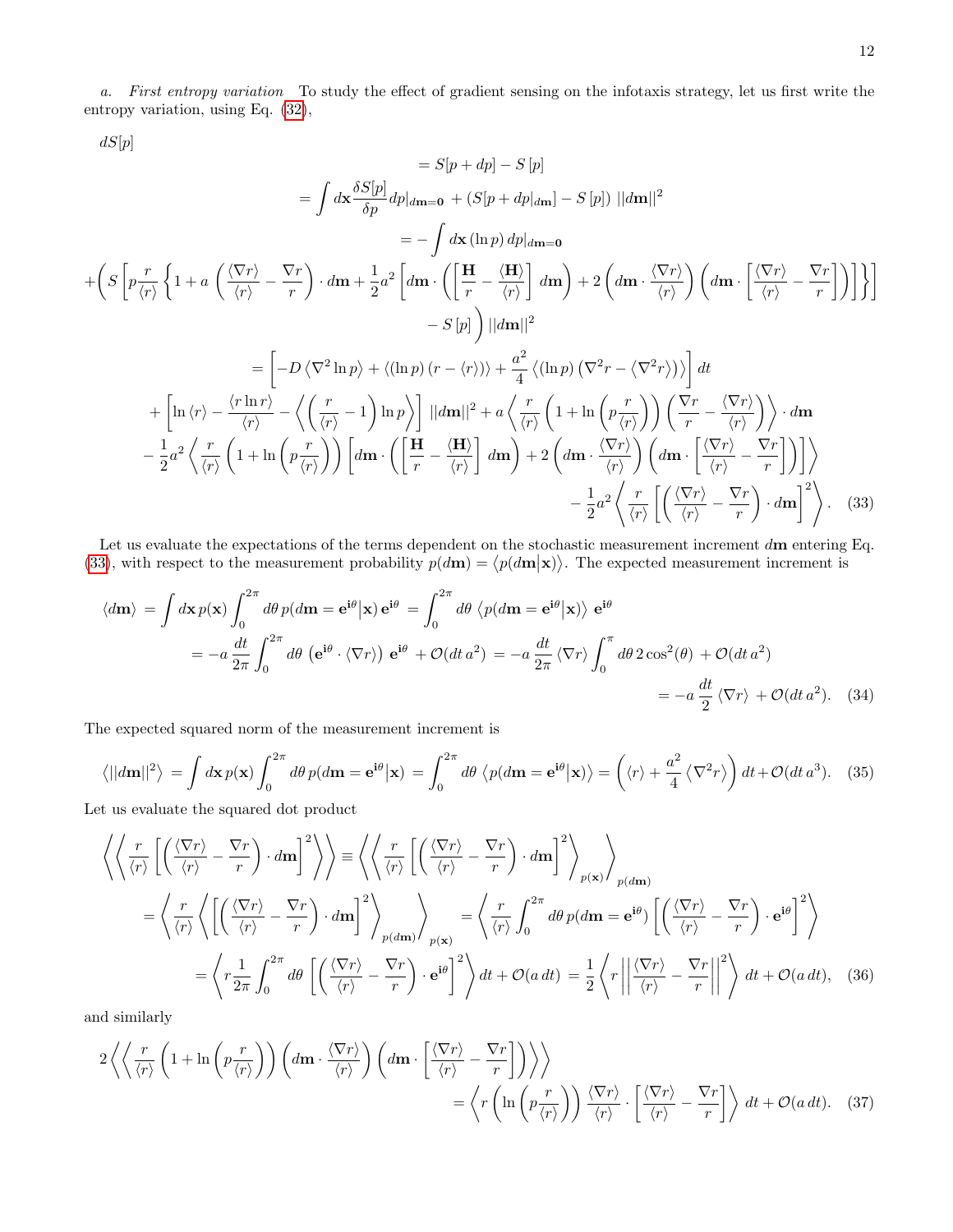The last term to evaluate is

$$
\left\langle \left\langle \frac{r}{\langle r \rangle} \left( 1 + \ln \left( p \frac{r}{\langle r \rangle} \right) \right) d\mathbf{m} \cdot \left( \left[ \frac{\mathbf{H}}{r} - \frac{\langle \mathbf{H} \rangle}{\langle r \rangle} \right] d\mathbf{m} \right) \right\rangle \right\rangle = \frac{1}{2} \left\langle \left( \ln \left( p \frac{r}{\langle r \rangle} \right) \right) \left( \nabla^2 r - r \frac{\langle \nabla^2 r \rangle}{\langle r \rangle} \right) \right\rangle dt + \mathcal{O}(a \, dt). \tag{38}
$$

The expected entropy variation, up to second order in  $a$ , is then

$$
\frac{\langle dS \rangle}{dt} = -D \left\langle \nabla^2 \ln p \right\rangle + \left\langle \left( r + \frac{a^2}{4} \nabla^2 r \right) \ln \left( \frac{\langle r \rangle}{r} \right) \right\rangle + \frac{a^2}{4} \left( \frac{\| \langle \nabla r \rangle \|^2}{\langle r \rangle} - \left\langle \frac{\| \nabla r \|^2}{r} \right\rangle \right) + \mathcal{O}(a^3),\tag{39}
$$

which is Eq. [\(2\)](#page-1-1) of Part I. As already stated in Part I, the terms in equation (2) are interpreted as follows:

- Order 0:
	- Information erasure (diffusion):  $-D \langle \nabla^2 \ln p \rangle \ge 0$ .
	- Concentration sensing:  $\langle r \ln \left( \frac{\langle r \rangle}{r} \right)$  $\left\langle \frac{r}{r} \right\rangle \geq 0.$
- Order  $a^2$ :

- Gradient sensing: 
$$
\frac{||\langle \nabla r \rangle||^2}{\langle r \rangle} - \left\langle \frac{||\nabla r||^2}{r} \right\rangle \leq 0.
$$

– Laplacian correction to concentration sensing:  $\left\langle (\nabla^2 r) \ln \left( \frac{\langle r \rangle}{r} \right) \right\rangle$  $\frac{r\rangle}{r}\biggr)\biggr\rangle.$ 

We observe that the information gain from gradient sensing and the Laplacian correction are of same order in Bayesian chemotaxis. This derives from the fact that the agent knows exactly the binding rate field, so that concentration sensing dominates the Bayesian updating.

b. Second entropy variation Let us now evaluate the second entropy variation,

$$
d \langle dS \rangle = \langle dS \rangle [p + dp] - \langle dS \rangle [p]
$$
  
\n
$$
= \left\langle \frac{\delta \langle dS \rangle [p]}{\delta p} \nabla \ln p \right\rangle \cdot \mathbf{v} (dt)^2 + \dots \dots
$$
  
\n
$$
= \left\langle \left( -D(\nabla^2 \ln p + \frac{\nabla^2 p}{p}) - r(\ln r - \ln \langle r \rangle - 1) \right) \nabla \ln p \right\rangle \cdot \mathbf{v} (dt)^2
$$
  
\n
$$
+ \frac{a^2}{4} \left\langle \left( (\nabla^2 r)(\ln \langle r \rangle - \ln r) + \frac{\langle \nabla^2 r \rangle}{\langle r \rangle} r - \frac{||\nabla r||^2}{r} - \frac{||\langle \nabla r \rangle||^2}{\langle r \rangle^2} r + 2 \frac{\langle \nabla r \rangle}{\langle r \rangle} \cdot \nabla r \right) \nabla \ln p \right\rangle \cdot \mathbf{v} (dt)^2 + \dots \dots
$$
  
\n
$$
= \left\langle (\ln r - \ln \langle r \rangle) \nabla r \right\rangle \cdot \mathbf{v} (dt)^2
$$
  
\n
$$
- \frac{a^2}{4} \left[ -\left( (\nabla \nabla^2 r) \ln r \right) + \left( \nabla \nabla^2 r \right) \ln \langle r \rangle - \left( \frac{(\nabla^2 r) \nabla r}{r} \right) + \frac{\langle \nabla^2 r \rangle \langle \nabla r \rangle}{\langle r \rangle} + 2 \frac{\langle \nabla r \rangle}{\langle r \rangle} \cdot \langle \nabla \nabla r \rangle - 2 \left( \frac{\nabla r}{r} \cdot \nabla \nabla r \right) \right.
$$
  
\n
$$
- \frac{||\langle \nabla r|||^2 \langle \nabla r \rangle}{\langle r \rangle^2} + \left\langle \frac{||\nabla r||^2 \nabla r}{r^2} \right\rangle \right] \cdot \mathbf{v} (dt)^2 + \dots \dots \dots \quad (40)
$$

where other terms .......... independent of **v** were not considered.

The infotaxis strategy consists in choosing the direction angle which minimizes the expected second entropy variation, which is solved explicitly from Eq. [\(40\)](#page-12-0),

<span id="page-12-0"></span>
$$
\mathbf{v} = \arg\min_{\mathbf{v}|v} \langle d \langle dS \rangle \rangle = v \frac{\mathbf{q}}{\|\mathbf{q}\|},\tag{41}
$$

with

$$
\mathbf{q} = \langle (\nabla r) \left( \ln \langle r \rangle - \ln r \rangle \right) + \frac{a^2}{4} \Bigg[ - \langle (\nabla \nabla^2 r) \ln r \rangle + \langle \nabla \nabla^2 r \rangle \ln \langle r \rangle - \langle \frac{(\nabla^2 r) \nabla r}{r} \rangle + \frac{\langle \nabla^2 r \rangle \langle \nabla r \rangle}{\langle r \rangle} + 2 \frac{\langle \nabla r \rangle}{\langle r \rangle} \cdot \langle \nabla \nabla r \rangle - 2 \langle \frac{\nabla r}{r} \cdot \nabla \nabla r \rangle - \frac{\| \langle \nabla r \rangle \|^2 \langle \nabla r \rangle}{\langle r \rangle^2} + \langle \frac{\| \nabla r \|^2 \nabla r}{r^2} \rangle \Bigg]. \tag{42}
$$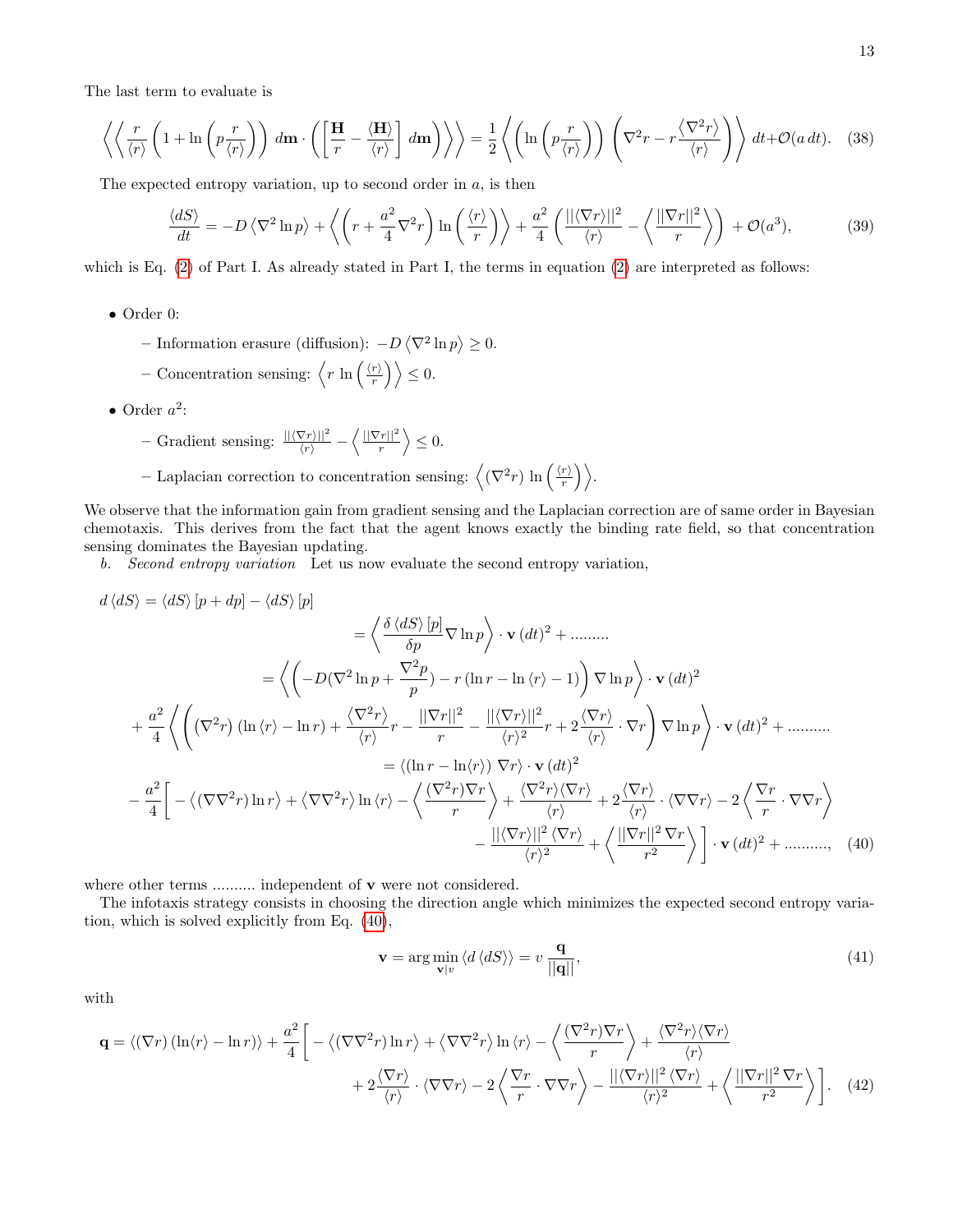

<span id="page-13-0"></span>FIG. 4. Infotaxis outperforms other strategies in a steady-state dynamics with parameters  $a = 0.01$ ,  $\lambda = 2$ ,  $v = 0.01$ ,  $D = 2.5 \cdot 10^{-4}, R_{\text{min}} = 0.03, R_{\text{max}} = 0.87.$ 



<span id="page-13-1"></span>FIG. 5. Triangulation example. It consists of an agent who performs noiseless distance measurements, and moves by discrete steps. The agent starts at time  $t = 0$  at the origin (Blue point), and performs a first measurement, so that its likelihood is a perfect circle of radius equivalent to the target distance (Blue circle). Note the target is the black point. Then the agent moves taking a finite step in a random direction up to time  $t = 1$  (Orange point), and then performs a second measurement, which means a second circle (Orange circle). The two circles will intersect in two points (Black true target and a second Green intersection point), giving rise to a bimodal likelihood distribution. With a further step and measurement (not shown), the agent resolves all the uncertainty and locates the target.

# F. Triangulation

We can get some intuition about the likelihood shapes arising in the dynamics by considering a toy example of triangulation, see Fig. [\(5\)](#page-13-1), where circle and bimodal likelihood shapes appear. The chemotaxis dynamics for  $a = 0$ can be though of as a generalization of this toy example, where the finite velocity and finite measurement precision give rise to more complex likelihood shapes. Having  $a > 0$  further polarizes measurements by gradient sensing.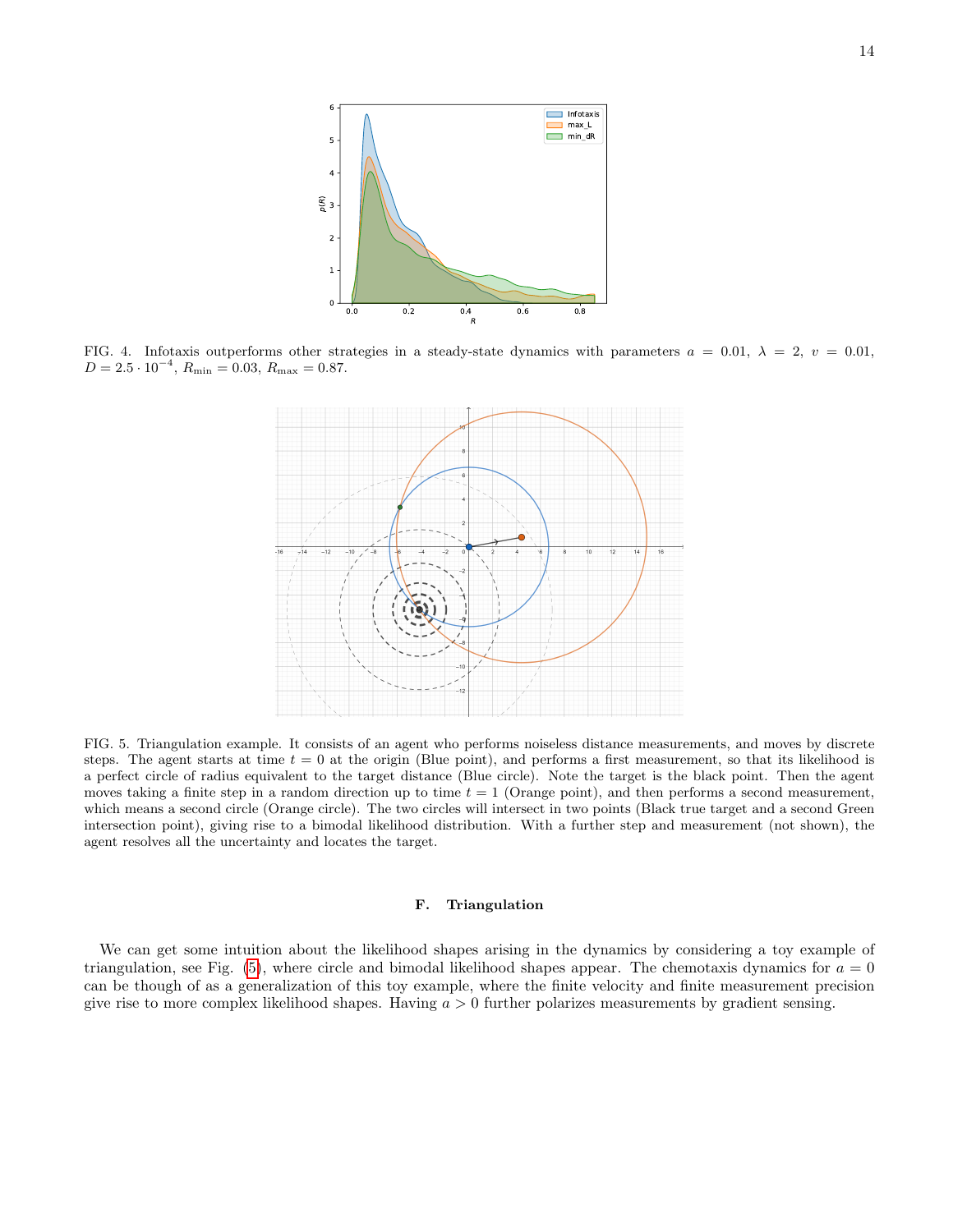

<span id="page-14-16"></span>FIG. 6. Some more examples of likelihood configurations p, and corresponding decision incentives q, see Eq. [\(4\)](#page-3-1) and following discussion. The orange arrow corresponds to the maximum likelihood direction, while the green arrow to the infotaxis direction. The particular configurations were selected from a long steady-state realization with parameters  $a = 0.01$ ,  $\lambda = 2$ ,  $v = 0.01$ .  $D = 2.5 \cdot 10^{-4}, R_{\text{min}} = 0.03, R_{\text{max}} = 0.87.$ 

- <span id="page-14-0"></span>[1] William Bialek. Biophysics: searching for principles. Princeton University Press, 2012.
- [2] Uri Alon, Michael G Surette, Naama Barkai, and Stanislas Leibler. Robustness in bacterial chemotaxis. Nature, 397(6715):168–171, 1999.
- <span id="page-14-1"></span>[3] Benjamin M Friedrich and Frank Jülicher. Chemotaxis of sperm cells. Proceedings of the National Academy of Sciences, 104(33):13256–13261, 2007.
- <span id="page-14-2"></span>[4] Masatoshi Fujisaki, Gopinath Kallianpur, and Hiroshi Kunita. Stochastic differential equations for the non linear filtering problem. Osaka Journal of Mathematics, 9(1):19–40, 1972.
- [5] L Chris G Rogers and David Williams. Diffusions, Markov processes and martingales: Volume 2, Itô calculus, volume 2. Cambridge university press, 2000.
- <span id="page-14-3"></span>[6] Giovanni Petris, Sonia Petrone, and Patrizia Campagnoli. Dynamic linear models. In Dynamic Linear Models with  $R$ , pages 31–84. Springer, 2009.
- <span id="page-14-4"></span>[7] Kabir Husain, Weerapat Pittayakanchit, Gopal Pattanayak, Michael J Rust, and Arvind Murugan. Kalmanlike self-tuned sensitivity in biophysical sensing. Cell systems, 9(5):459–465, 2019.
- <span id="page-14-15"></span>[8] Thierry Mora and Ilya Nemenman. Physical limit to concentration sensing in a changing environment. Physical review letters, 123(19):198101, 2019.
- <span id="page-14-11"></span>[9] Maja Novak and Benjamin M Friedrich. Bayesian gradient sensing in the presence of rotational diffusion. New Journal of Physics, 23(4):043026, 2021.
- <span id="page-14-5"></span>[10] Giulia Malaguti and Pieter Rein Ten Wolde. Theory for the optimal detection of time-varying signals in cellular sensing systems. Elife, 10:e62574, 2021.
- <span id="page-14-6"></span>[11] Peter N Devreotes and Sally H Zigmond. Chemotaxis in eukaryotic cells: a focus on leukocytes and dictyostelium. Annual review of cell biology, 4(1):649–686, 1988.
- <span id="page-14-7"></span>[12] Jeffrey E Segall, Steven M Block, and Howard C Berg. Temporal comparisons in bacterial chemotaxis. Proceedings of the National Academy of Sciences, 83(23):8987– 8991, 1986.
- <span id="page-14-8"></span>[13] Massimo Vergassola, Emmanuel Villermaux, and Boris I Shraiman. 'infotaxis' as a strategy for searching without gradients. Nature, 445(7126):406–409, 2007.
- <span id="page-14-9"></span>[14] JB Masson, M Bailly Bechet, and Massimo Vergassola. Chasing information to search in random environments. Journal of Physics A: Mathematical and Theoretical, 42(43):434009, 2009.
- <span id="page-14-10"></span>[15] Carlo Barbieri, Simona Cocco, and Rémi Monasson. On the trajectories and performance of infotaxis, an information-based greedy search algorithm. EPL (Europhysics Letters), 94(2):20005, 2011.
- <span id="page-14-12"></span>[16] Bo Hu, Wen Chen, Wouter-Jan Rappel, and Herbert Levine. Physical limits on cellular sensing of spatial gradients. Physical review letters, 105(4):048104, 2010.
- <span id="page-14-13"></span>[17] S. I. Amari. *Information geometry and its applications*, volume 194. Springer, 2016.
- <span id="page-14-14"></span>[18] Sosuke Ito and Takahiro Sagawa. Maxwell's demon in biochemical signal transduction with feedback loop. Nature communications,  $6(1):1-6$ , 2015.
- <span id="page-14-17"></span>[19] Ulrich Dobramysl and David Holcman. Triangulation sensing to determine the gradient source from diffusing particles to small cell receptors. Physical Review Letters, 125(14):148102, 2020.
- <span id="page-14-18"></span>[20] Xin-xing Chen and Jian Huang. Odor source localization